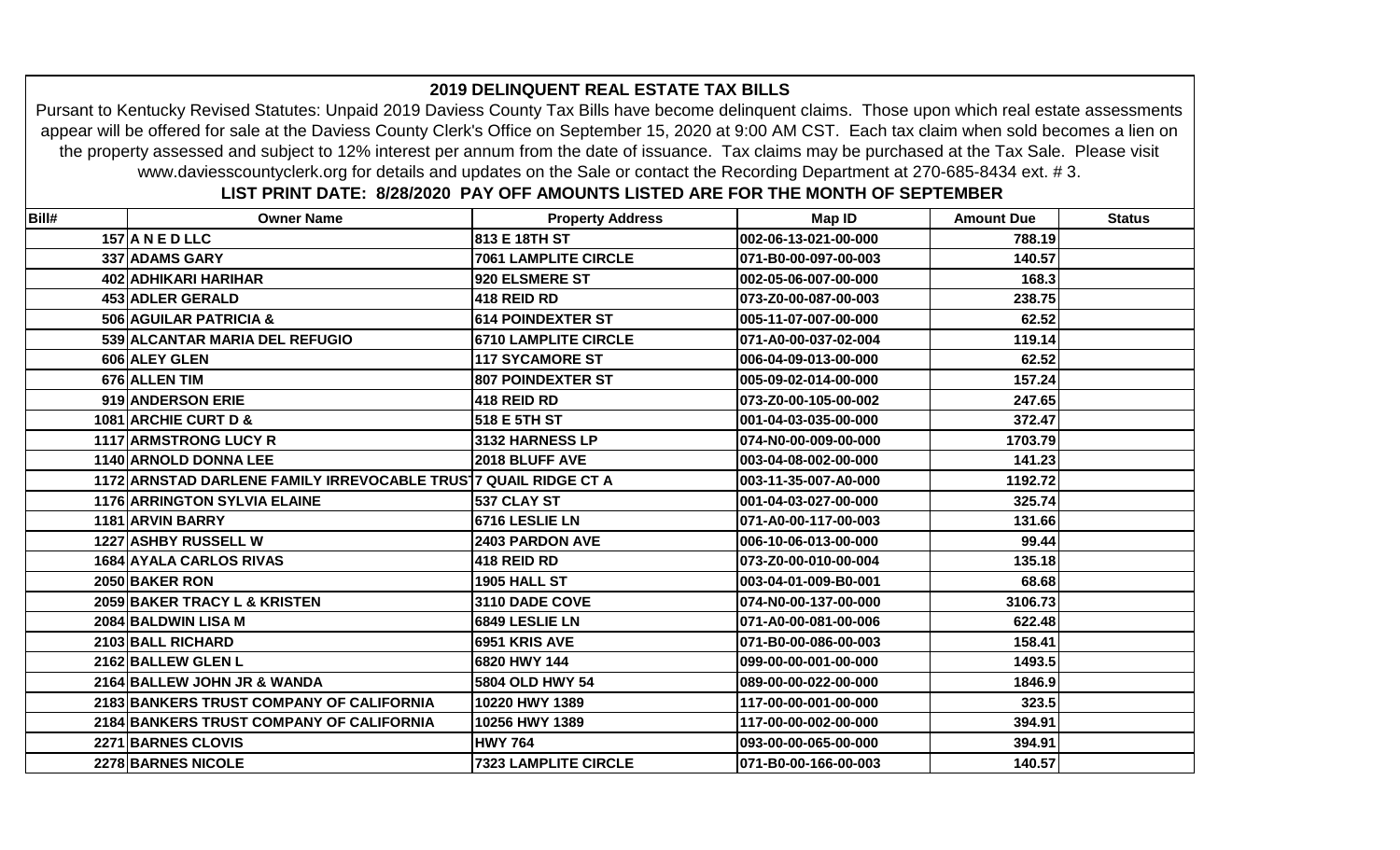| 2282 BARNES VIRGIL LEWIS & BEVERLY            | 10066 HWY 405               | 084-A0-00-053-00-000 |         | 332.47 NOT FOR SALE         |
|-----------------------------------------------|-----------------------------|----------------------|---------|-----------------------------|
| 2287 BARNETT BRADFORD LEE & SHANNON L         | 6061 OLD HWY 54             | 089-00-00-047-00-000 | 711.74  |                             |
| 2518 BARTLETT SCOTTIE & TRACIE                | 3560 THRUSTON DERMONT RD    | 074-00-00-049-00-000 | 2282.41 |                             |
| 2551 BARTLEY MR                               | 4504 HWY 1514               | 034-A0-00-021-00-001 | 95.97   |                             |
| 2559 BASHAM ALLEN D JR                        | <b>1836 CHURCHILL DR</b>    | 003-05-02-008-00-000 | 267.91  |                             |
| 2582 BASHAM LINDA                             | <b>6901 LAMPLITE CIRCLE</b> | 071-B0-00-001-00-003 | 1050.83 |                             |
| 2597 BASHAM TAMMY                             | 6845 HWY 2830               | 071-Z0-00-012-00-003 | 104.87  |                             |
| 2663 BAXTER MORGAN                            | 6938 LESLIE LN              | 071-B0-00-067-00-002 | 194.12  |                             |
| 2857 BELCHER TRACY                            | <b>1511 ALEXANDER AVE</b>   | 002-08-06-014-00-000 | 283.91  |                             |
| 2888 BELL BRENT L & TRICIA                    | 6930 HWY 231                | 077-00-00-039-00-000 | 305.65  |                             |
| 2913 BELL LINWOOD                             | <b>WALNUT ST</b>            | 130-A0-00-093-00-000 | 615.33  |                             |
| 3262 BEYKE BETH RENAE & THERESA LYNN FRIZZELL | 916 PARKWAY DR              | 003-11-09-003-00-000 | 3264.08 |                             |
| 3480 BISHOP DONALD SR & MILDRED               | 1110 W 11TH ST              | 005-03-05-015-00-000 | 117.87  |                             |
| 3521 BITTEL JEFFERY L & PAMELA S              | <b>4032 WINDY HOLLOW RD</b> | 042-00-00-012-29-000 | 167.03  |                             |
| 3522 BITTEL JEFFERY L & PAMELA S              | 4142 WINDY HOLLOW RD        | 042-00-00-012-27-000 | 250.93  |                             |
| 3706 BLAN DAVID W & LENIAH R                  | 9206 JACK HINTON RD         | 128-00-00-021-02-000 | 1175.79 |                             |
| 3962 BOARMAN DARYL & TONYA                    | 1506 WING AVE               | 002-10-03-050-00-000 |         | <b>1073.15 NOT FOR SALE</b> |
| 4065 BOEHMAN ERIC J                           | 10180 CAMPGROUND RD         | 108-00-00-097-00-000 | 701     |                             |
| 4121 BOLIN NATHAN R & BRANDI M FRAZIER        | 2166 PIN OAK DR             | 073-D0-00-059-00-000 | 2905.32 |                             |
| 4136 BOLING IRVIN & DEBBIE                    | 1210 WERNER AVE             | 005-08-02-003-00-000 | 392.77  |                             |
| 4150 BOLING NAOMI                             | <b>HWY 60 W</b>             | 011-00-00-099-00-000 | 55.78   |                             |
| 4440 BOWEN DANIEL R                           | <b>1800 W 9TH ST</b>        | 005-08-01-001-00-000 | 447.51  |                             |
| 4532 BOWMAN CHRISTI A                         | <b>3006 FLAMINGO AVE</b>    | 005-13-03-003-00-000 | 421.66  |                             |
| 4533 BOWMAN CHRISTI A                         | 1915 W 3RD ST               | 006-07-04-012-00-000 | 504.69  |                             |
| 4810 BRATCHER COOPER & FLAHERTY               | 1516 E 20TH ST              | 003-04-08-007-B0-000 | 130.17  |                             |
| 4811 BRATCHER COOPER & FLAHERTY               | <b>ED FOSTER RD</b>         | 089-00-00-007-00-000 | 82.58   |                             |
| 4839 BRATCHER PATSY & LARRY                   | 95 GILMOUR CT               | 006-08-02-022-A0-000 | 121.56  |                             |
| 4867 BRAY CHRISTOPHER & LISA D                | <b>237 EDWARDS ST</b>       | 006-11-02-002-00-000 | 128.31  |                             |
| <b>4900 BREKK PROPERTIES LLC</b>              | 3615 W 2ND ST               | 006-15-12-001-00-000 | 3964.64 |                             |
| 4901 BREKK PROPERTIES LLC                     | 3709 W 2ND ST               | 006-15-12-002-00-000 |         | <b>2804.47 NOT FOR SALE</b> |
| 4902 BREKK PROPERTIES LLC                     | 3721 W 2ND ST               | 006-15-12-003-00-000 |         | <b>1894.18 NOT FOR SALE</b> |
| 4903 BREKK PROPERTIES LLC                     | 3727 W 2ND ST               | 006-15-12-004-00-000 |         | <b>2501.05 NOT FOR SALE</b> |
| 5091 BROWN ANNIE G                            | 2715 W 6TH ST               | 006-12-03-012-00-000 | 411.83  |                             |
| 5119 BROWN CARL LEE JR                        | 2428 W 7TH ST               | 005-11-14-012-00-000 | 199.05  |                             |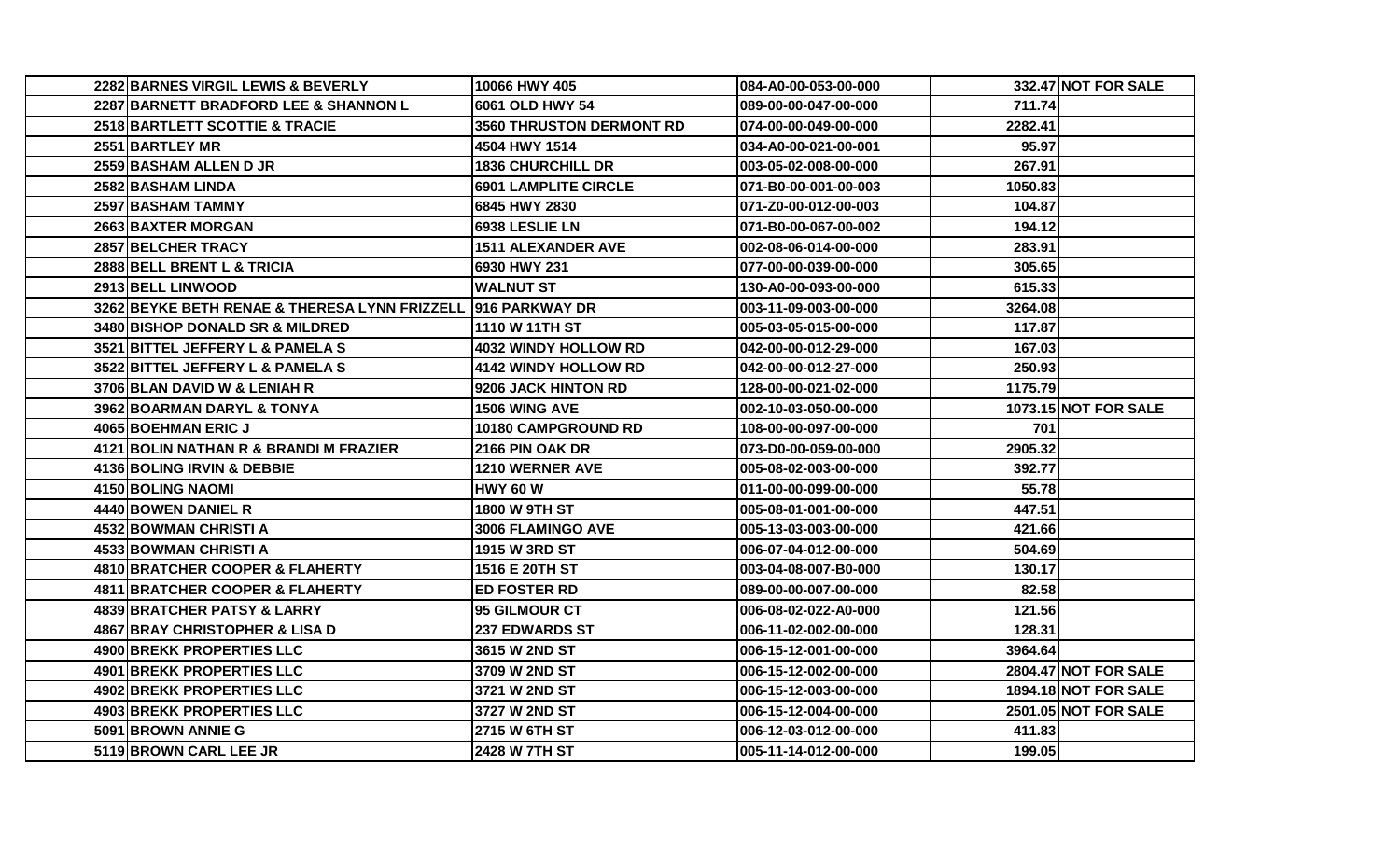| 5395 BRUNER BRETT                     | <b>6913 LAMPLITE CIRCLE</b> | 071-B0-00-004-00-006 | 122.71  |                             |
|---------------------------------------|-----------------------------|----------------------|---------|-----------------------------|
| 5471 BRYANT GEORGE W                  | <b>2829 WAYSIDE DR W</b>    | 005-14-03-014-00-000 |         | <b>1738.95 NOT FOR SALE</b> |
| 5578 BUCKNER RAFE A                   | <b>728 SYCAMORE ST</b>      | 005-04-10-006-A0-000 | 259.32  |                             |
| 5614 BULLINGTON RICKY                 | 10929 HWY 764               | 129-00-00-038-00-001 | 95.97   |                             |
| 5715 BURDEN KANDIA L                  | <b>4314 HAWTHORNE DR</b>    | 003-12-27-010-00-000 |         | <b>1569.35 NOT FOR SALE</b> |
| 5722 BURDEN NORMA JEAN                | 1107 HALL ST                | 002-05-09-014-00-000 | 99.44   |                             |
| 5740 BURDEN WILLIAM G & MELINDA REECE | 7810 HWY 81                 | 042-A0-00-017-00-000 | 283.34  |                             |
| 6040 BYFORD GLORIA                    | <b>109 GILMOUR CT</b>       | 006-08-02-018-00-000 | 353.43  |                             |
| <b>6498ICALHOUN SCOTT</b>             | <b>618 OMEGA ST</b>         | 005-11-12-002-00-000 |         | 120.95 NOT FOR SALE         |
| 6633 CAMPBELL SCOTT & AMANDA KIRSCH   | 1537 E 20TH ST              | 003-04-05-003-00-000 | 146.78  |                             |
| 6690 CANO JUANA                       | 418 REID RD                 | 073-Z0-00-129-00-004 | 104.87  |                             |
| 6711 CAPPS JOHNNY SR                  | 516 FOUST AVE               | 005-05-01-003-00-000 | 256.85  |                             |
| 6720 CAPPS TYLER                      | <b>4040 PARK DR</b>         | 041-Z0-00-022-00-003 | 101.3   |                             |
| 6749 CARDEN SHARON GAYLE              | 2012 W 7TH ST               | 005-11-17-009-00-000 | 144.92  |                             |
| 6868 CARPENTER DEAN L & WYNNETTA S    | <b>SUTHERLIN LN</b>         | 076-00-00-047-02-000 | 270.56  |                             |
| 6947 CARRICO M V                      | <b>GEORGE ST</b>            | 005-09-02-005-00-000 | 87.13   |                             |
| 7085 CARTWRIGHT LAURINDA              | 6845 HWY 2830               | 071-Z0-00-011-00-002 | 113.76  |                             |
| 7098 CASE DRILLING CO                 | <b>10850 MCCAMISH RD</b>    | 128-00-00-043-00-000 | 154.5   |                             |
| 7115 CASE STEVEN A & LISA R           | <b>10725 MCCAMISH RD</b>    | 128-00-00-049-00-000 | 5257.95 |                             |
| 7116 CASE STEVEN A & LISA R           | 10725 MCCAMISH RD           | 128-00-00-049-00-001 | 586.79  |                             |
| 7258 CASTROS MARIA                    | 418 REID RD                 | 073-Z0-00-110-00-004 | 253.04  |                             |
| 7302 CAVE LARRY S SR                  | 2410 FRENCH ST              | 006-10-10-024-A0-000 | 103.13  |                             |
| 7303 CAVE LARRY SR                    | <b>2408 FRENCH ST</b>       | 006-10-10-024-B0-000 | 126.5   |                             |
| 7306 CAVENDER SCOTT A LIFE ESTATE     | <b>721 CAROL STREAM</b>     | 006-14-04-006-00-000 | 1565.78 |                             |
| 7448 CECIL MICHAEL                    | 7739 HWY 2830               | 085-00-00-022-00-000 |         | 840.23 NOT FOR SALE         |
| 7546 CHAFFIN ROGER                    | 2522 W 7TH ST               | 005-11-13-005-00-000 | 111.72  |                             |
| 7547 CHAFFIN ROGER A SR               | 2523 W 7TH ST               | 005-11-12-006-00-000 | 71.74   |                             |
| 7589 CHANCE PAUL                      | 418 REID RD                 | 073-Z0-00-102-00-005 | 381.56  |                             |
| 7659 CHAPPELL MARCUS & AMANDA         | <b>1700 LEITCHFIELD RD</b>  | 002-08-03-001-00-000 | 306.07  |                             |
| <b>7680 CHARON TELMA</b>              | 418 REID RD                 | 073-Z0-00-121-00-005 | 158.41  |                             |
| 7704 CHENAULT JOYCE                   | 9891 HULSEY LP              | 001-00-00-015-00-000 | 109.32  |                             |
| 7812 CHRISTIE MARK                    | 418 REID RD                 | 073-Z0-00-004-00-007 | 244.1   |                             |
| 7831 CHURCH JUDY A                    | <b>625 MAPLE HEIGHTS</b>    | 062-A0-00-054-00-000 |         | <b>265.51 NOT FOR SALE</b>  |
| 8182 CLARK RAY M                      | <b>1511 CENTER ST</b>       | 002-06-06-009-00-000 | 250.12  |                             |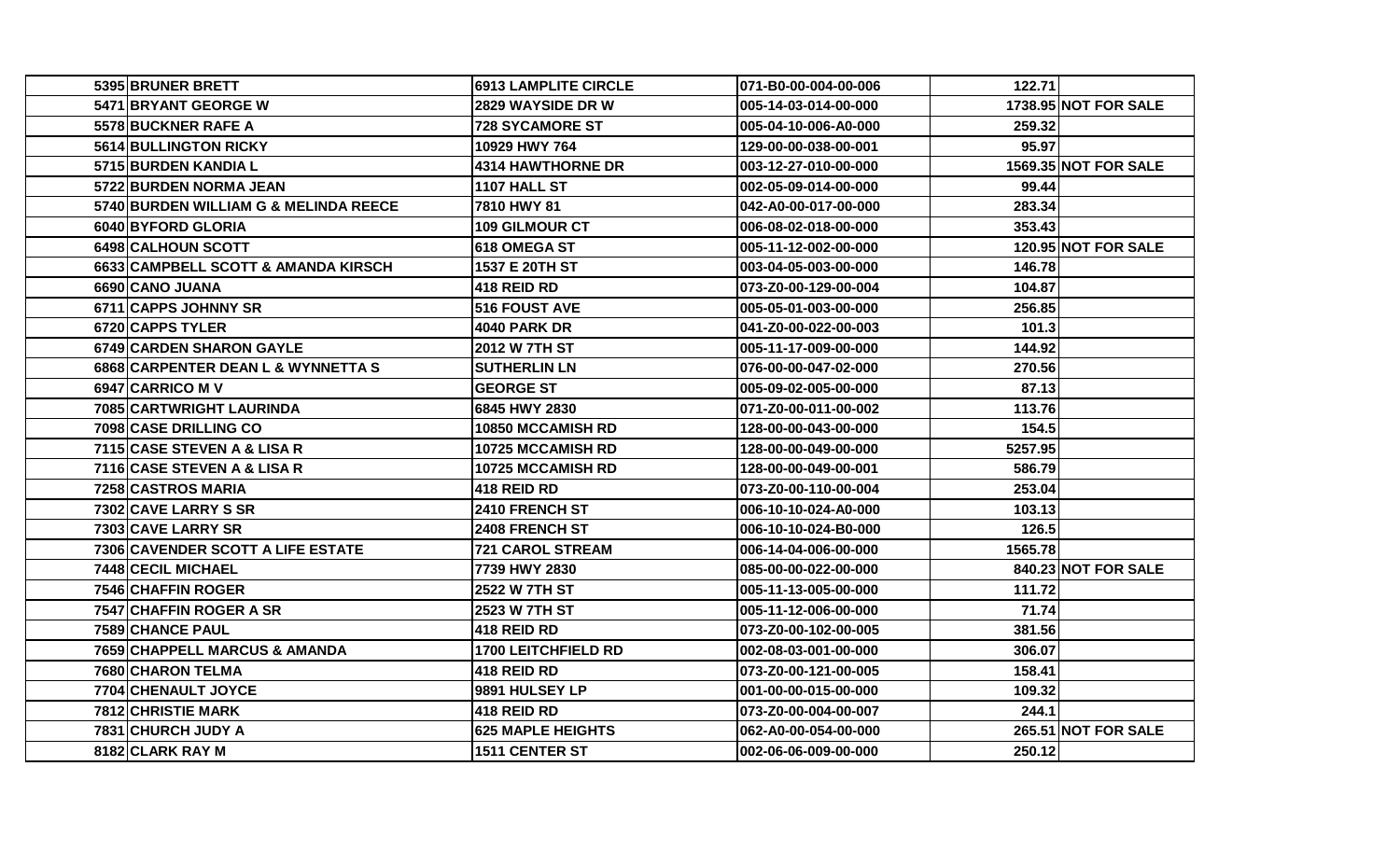| 8196 CLARK ROBERT M & LINDA A          | 2927 YOSEMITE DR              | 006-14-05-022-00-000 |         | 833.99 NOT FOR SALE |
|----------------------------------------|-------------------------------|----------------------|---------|---------------------|
| <b>8209 CLARK SHANNA</b>               | 418 REID RD                   | 073-Z0-00-036-00-005 | 265.51  |                     |
| 8294 CLAY GEORGE S                     | <b>CURDSVILLE DELAWARE RD</b> | 002-00-00-012-00-000 | 55.78   |                     |
| 8408 CLOUSE DAVID                      | <b>2409 CRAVENS AVE</b>       | 005-11-02-002-B0-000 | 108.64  |                     |
| 8409 CLOUSE DAVID                      | 7414 HWY 815                  | 024-00-00-007-00-001 | 95.97   |                     |
| 8411 CLOUSE DAVID L                    | 1027 WESTERN CT               | 005-10-15-004-A0-000 | 90.22   |                     |
| 8412 CLOUSE DAVID L                    | 1028 WESTERN CT               | 005-10-15-005-00-000 | 130.17  |                     |
| 8413 CLOUSE DAVID L & VIRGINIA         | 7440 CLEVELAND RD             | 024-00-00-007-00-000 |         | 756.49 NOT FOR SALE |
| 8440 CLOUSE MARCUS A                   | 1035 WESTERN CT               | 005-10-15-004-00-000 | 176.3   |                     |
| 8444 CLOUSE ROY GENE                   | <b>2427 CRAVENS AVE</b>       | 005-11-02-003-00-000 | 302.36  |                     |
| 8540 COLBERT MIKAEL & CARRIE           | 721 WING AVE                  | 001-09-07-016-00-000 | 314.68  |                     |
| 8544 COLBERT PROPERTIES LLC            | 1524 E 19TH ST                | 003-04-05-016-00-000 | 579.11  |                     |
| 8599 COLEMAN MARSHALL Q & FAITH A      | 3888 SPRINGTREE DR            | 006-16-01-080-00-000 | 1112.43 |                     |
| 8632 COLLINGS JEREMY & SONYA           | <b>418 REID RD</b>            | 073-Z0-00-145-00-003 | 131.66  |                     |
| 8846 CONNOR BRIAN N & ANNETTE C        | 11178 HWY 144                 | 127-00-00-026-00-001 | 176.27  |                     |
| 9145 COONS RAVEEWAN                    | 5417 RED MILE LP              | 073-I0-00-066-00-000 | 100.37  |                     |
| 9193 COOPER RAY                        | 12171 FLORAL RD               | 134-00-00-016-00-002 | 108.42  |                     |
| 9198 COOPER WILLIAM J                  | <b>2200 MCCONNELL AVE</b>     | 003-06-05-001-A0-000 | 124.02  |                     |
| 9266 COPPAGE SUMMER                    | <b>6770 LAMPLITE CIRCLE</b>   | 071-A0-00-052-00-002 | 158.41  |                     |
| 9576 CRABTREE LEWIS W                  | 814 GEORGE ST                 | 005-09-02-004-00-000 | 265.48  |                     |
| 9832 CRITE CLARA LOUISE                | 1019 JACKSON ST               | 002-05-08-033-00-000 | 87.13   |                     |
| 9874 CROWDER MARK H III                | 1026 PLEASURE PT E            | 097-A0-00-053-A0-000 | 105.76  |                     |
| 9921 CROWE LANA R                      | 2813 REDFORD DR               | 003-21-07-016-00-000 |         | 354.61 NOT FOR SALE |
| 10020 CRUTCHER TIMOTHY & DAVID M HUFF  | <b>1714 LEITCHFIELD RD</b>    | 002-08-03-004-00-000 | 314.08  |                     |
| 10023 CRUZ RAYMOND                     | 6983 LEAH LN                  | 071-B0-00-186-00-003 | 354.75  |                     |
| 10111 CURTIS DARRELL K                 | <b>232 SYCAMORE ST</b>        | 006-03-02-006-00-000 | 526.81  |                     |
| 10112 CURTIS DARRELL KEITH             | <b>228 SYCAMORE ST</b>        | 006-03-02-005-00-000 | 74.82   |                     |
| 10120 CURTIS LONNIE M & NEVA           | 10701 HWY 60 E                | 096-00-00-028-00-000 | 262.1   |                     |
| 10135 CUSTER PERCY L & ANNA            | 418 TAMPA DR                  | 003-14-05-005-00-000 | 1158.81 |                     |
| 10259 DALZELL ROBERT C                 | <b>2932 SILVER CHARM COVE</b> | 004-37-01-041-00-000 | 2524.29 |                     |
| <b>10275 DAMRON ANDREA</b>             | 9407 HWY 662                  | 097-C0-00-011-02-002 | 131.66  |                     |
| 10351 DANT BARRY & SUMMER              | 6756 CURDSVILLE DELAWARE RD   | 005-00-00-009-01-000 | 1377.61 |                     |
| <b>10429 DARRELL CHICKFORD BOBBIEE</b> | <b>1915 MAYFAIR AVE</b>       | 004-05-01-020-00-000 | 1363.82 |                     |
| 10444 DAUGHERTY AMANDA K               | 5455 RED MILE LP              | 073-10-00-092-00-000 | 674.28  |                     |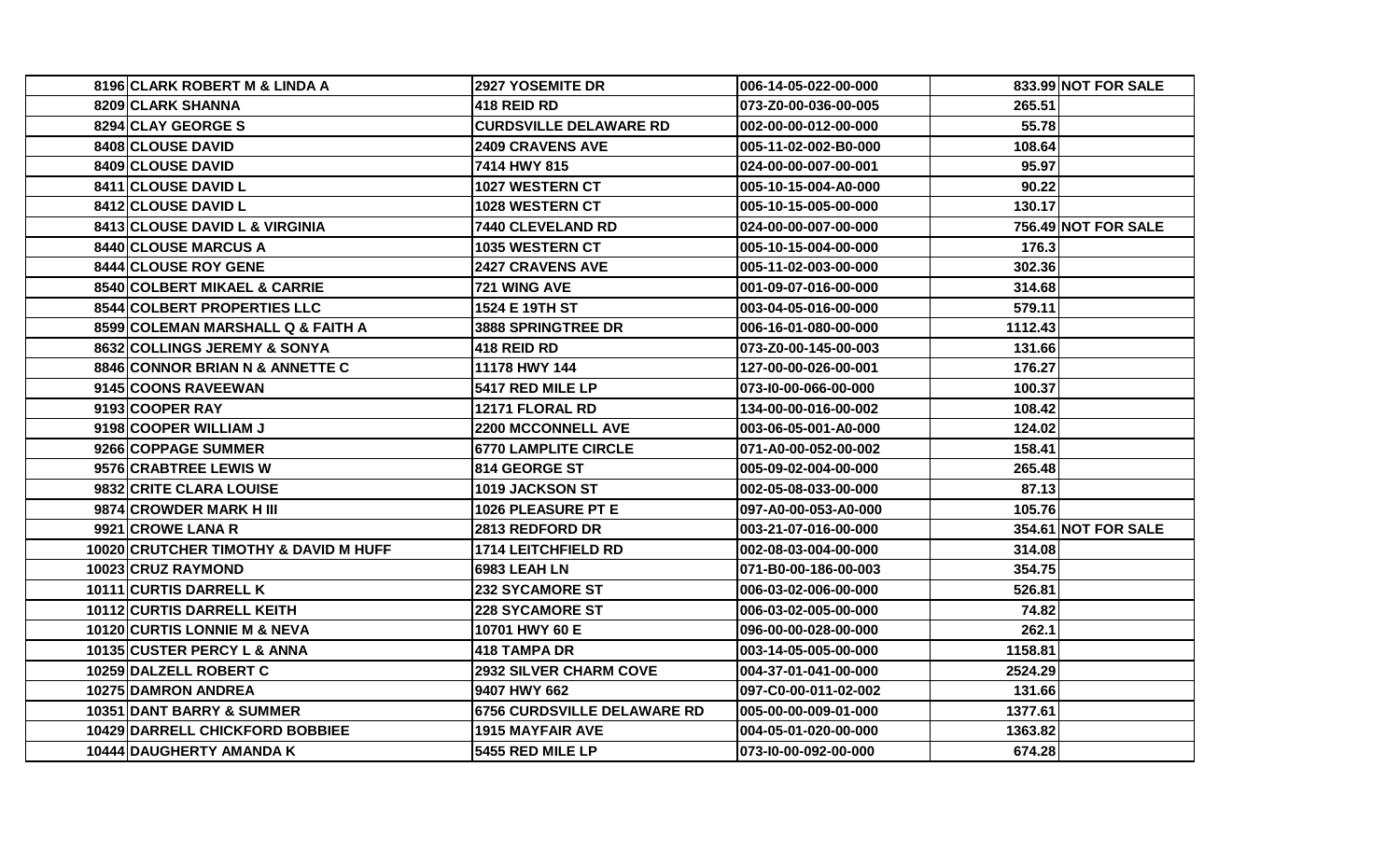| 10533 DAVIDSON JUSTIN E                    | 801 W 8TH ST                    | 005-04-08-002-00-000 | 111.721 |                             |
|--------------------------------------------|---------------------------------|----------------------|---------|-----------------------------|
| 10534 DAVIDSON JUSTIN E & TYLER J DAVIDSON | <b>708 HATHAWAY ST</b>          | 001-07-10-002-00-001 | 210.13  |                             |
| 10543 DAVIDSON SHEILA M                    | 218 POPLAR ST                   | 006-03-03-002-00-000 | 275.31  |                             |
| 10559 DAVIS BRADLYN                        | <b>1511 VENABLE AVE</b>         | 005-07-01-026-00-000 | 406.92  |                             |
| 10626 DAVIS LAURINE                        | 2420 DAVIESS ST                 | 003-08-05-003-00-000 | 565.56  |                             |
| 10706 DAWSON VIOLET N & JOHNNY DAWSON JR   | <b>7431 GRIFFITH STATION RD</b> | 019-A0-00-014-00-000 | 171.76  |                             |
| 10810 DECKER MARY MARGARET                 | <b>10175 CAMPGROUND RD</b>      | 108-00-00-024-01-000 | 439.55  |                             |
| 11030 DEJARNETTE VIVIAN                    | <b>1502 TRIPLETT ST</b>         | 002-03-03-003-00-000 | 654.75  |                             |
| <b>11106IDENNISON CHRISTOPHER</b>          | 10911 HWY 56                    | 007-00-00-053-01-000 | 1108.32 |                             |
| 11142 DENTON JERRY LEE JR & TONI JEANNE    | 2812 LEWIS LN                   | 004-12-19-004-00-000 | 554.51  |                             |
| <b>11228IDI TECH REPO</b>                  | 6941 LESLIE LN                  | 071-B0-00-047-00-004 | 265.51  |                             |
| 11235 DIAZ ANGELICA                        | 418 REID RD                     | 073-Z0-00-025-00-002 | 220.84  |                             |
| 11306 DILLON DEREK G & DEBORAH D           | 729 CUMBERLAND ST               | 002-06-13-030-00-000 | 558.19  |                             |
| 11333 DITECH FINANCIAL LLC                 | 906 E 19TH ST                   | 003-03-07-009-00-000 | 409.83  |                             |
| 11399 DOCKEMEYER CHAD O & ANGELA K         | 222 HUBERT CT                   | 062-A0-00-003-00-000 |         | <b>1635.14 NOT FOR SALE</b> |
| <b>11621 DRAKE TONI</b>                    | 418 REID RD                     | 073-Z0-00-052-00-004 | 170.88  |                             |
| <b>11753IDUKE TERESA</b>                   | 418 REID RD                     | 073-Z0-00-041-00-006 | 247.65  |                             |
| 11755 DUKE TIFFANY LEE                     | 1313 HAYNES AVE                 | 002-09-05-009-00-000 | 68.68   |                             |
| <b>11897 DURBIN E W</b>                    | 9330 HWY 81                     | 034-00-00-015-12-000 | 542.14  |                             |
| 11919 DURBIN SHERRY M                      | 113 RIVER RD                    | 006-08-05-011-00-000 | 191.69  |                             |
| 11997 EAGAN MICHAEL J JR                   | 4040 PARK DR                    | 041-Z0-00-001-00-002 | 113.76  |                             |
| 12528 ELLIOTT JENNIFER                     | 1913 E 10TH ST                  | 001-09-14-007-00-000 | 948.2   |                             |
| <b>12600 ELMER STACY MCINTIRE</b>          | 1915 E 17TH ST                  | 002-08-05-002-00-000 | 294.99  |                             |
| 12698 EMBRY ULYSSES G & LOIS JUNE          | <b>2400 PARRISH AVE W</b>       | 047-F0-00-081-A0-000 | 2202.13 |                             |
| 12699 EMBRY ULYSSES G & LOIS JUNE          | 2402 PARRISH AVE W              | 047-F0-00-081-00-000 | 1925.44 |                             |
| 12756 ENGLE NELSON                         | 1105 OGLESBY ST                 | 002-05-07-014-C0-000 | 133.86  |                             |
| <b>12757 ENGLE NELSON</b>                  | 1107 OGLESBY ST                 | 002-05-07-014-B0-000 | 133.86  |                             |
| 12758 ENGLE NELSON E                       | 815 STONE ST                    | 001-08-06-013-00-000 | 298.68  |                             |
| 12759 ENGLE NELSON E                       | 2417 W 9TH ST                   | 005-10-01-003-00-000 | 275.89  |                             |
| 12760 ENGLE NELSON E                       | 706 OMEGA ST                    | 005-11-13-001-00-000 | 206.43  |                             |
| 12761 ENGLE NELSON E                       | 2500 W 7TH ST                   | 005-11-13-001-A0-000 | 200.93  |                             |
| 12762 ENGLE NELSON E                       | 2301 W 8TH ST                   | 005-11-15-002-00-000 | 116.65  |                             |
| 12812 EPLEY JORDAN                         | 418 REID RD                     | 073-Z0-00-086-00-006 | 99.49   |                             |
| <b>12877 ESPINOBARRIOS SEBASTIAN</b>       | 6759 LESLIE LN                  | 071-A0-00-100-00-002 | 211.95  |                             |
|                                            |                                 |                      |         |                             |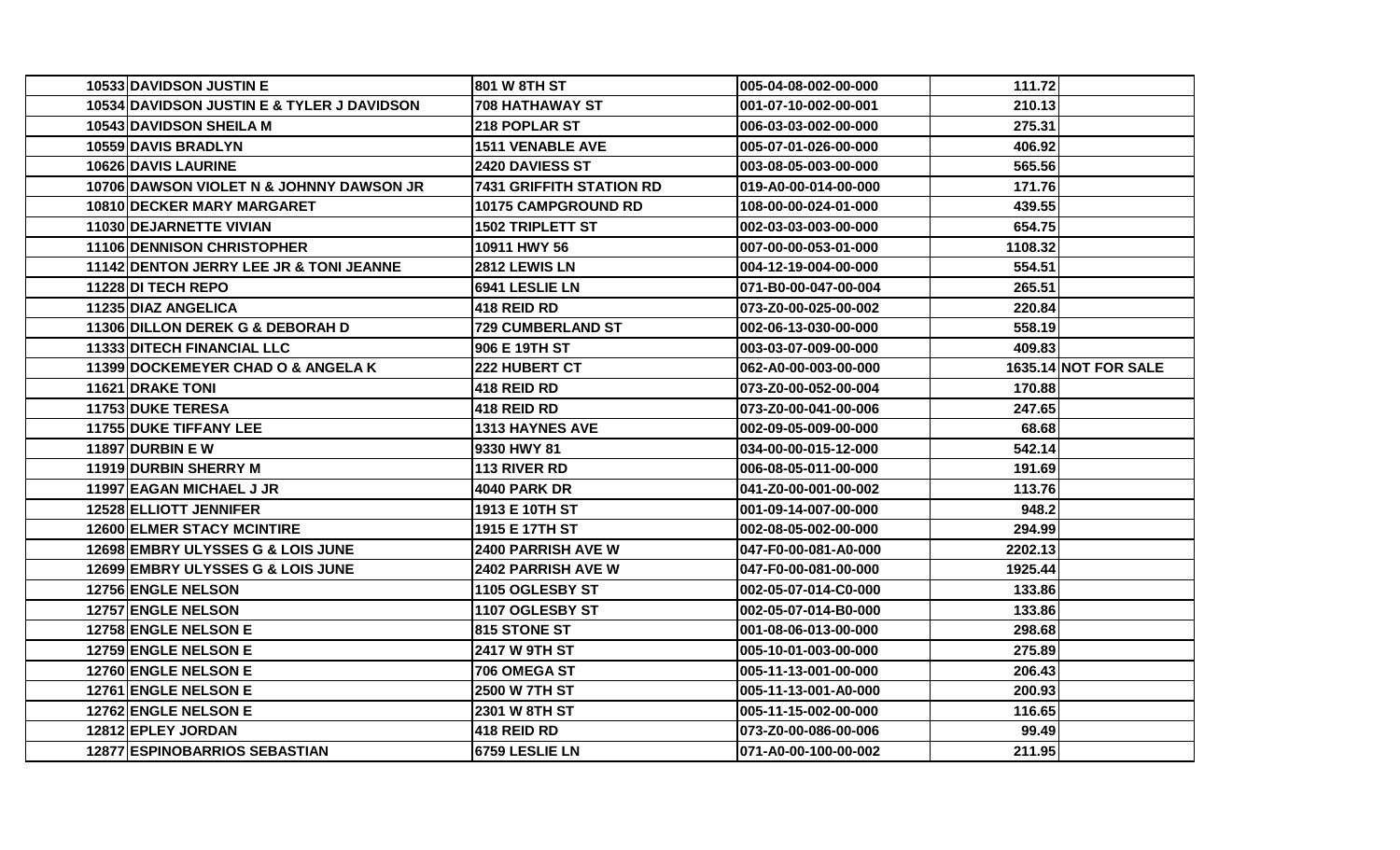| 12887 ESTES CHRISTA                          | <b>1506 LEITCHFIELD RD</b>            | 002-08-04-002-00-000 | 109.89 |                      |
|----------------------------------------------|---------------------------------------|----------------------|--------|----------------------|
| 12946 ETHRIDGE BRENDA                        | 6858 LESLIE LN                        | 071-A0-00-147-00-002 | 247.65 |                      |
| 12948 ETIENNE DARLINA M & CHRISTAL IGLEHEART | <b>429 W 9TH ST</b>                   | 005-01-06-012-00-000 | 511.44 |                      |
| 13178 EYLICIO CHUEY & KAREN                  | 418 REID RD                           | 073-Z0-00-109-00-003 | 443.99 |                      |
| 13179 EYLICIO JESSICA                        | 418 REID RD                           | 073-Z0-00-079-00-005 | 131.66 |                      |
| 13258 FALIN JOHN KEVIN                       | 418 REID RD                           | 073-Z0-00-035-00-002 | 142.33 |                      |
| 13405 FELDPAUCH BRYAN                        | <b>6972 LEAH LN</b>                   | 071-B0-00-197-00-002 | 87.02  |                      |
| 13410 FELDPAUSCH CHARLES A                   | 1017 E 19TH ST                        | 003-03-04-003-00-000 | 382.3  |                      |
| 13935 FORBES CHRISTOPHER                     | <b>418 REID RD</b>                    | 073-Z0-00-083-00-004 | 104.87 |                      |
| <b>13945 FORD BOBBY J</b>                    | 801 E 5TH ST                          | 001-06-13-009-A0-000 | 326.37 |                      |
| 14044 FORSYTHE FREDAR                        | <b>7089 LAMPLITE CIRCLE</b>           | 071-B0-00-143-00-002 | 101.37 |                      |
| 14182 FRANCIS MITCHELL E & STEPHANIE L       | <b>2123 SURREY DR W</b>               | 004-20-14-011-00-000 | 664.41 |                      |
| 14244 FRASHURE VERNON L                      | 4046 HWY 554                          | 033-00-00-035-00-002 | 92.36  |                      |
| 14899 GARCIA VERELO                          | 4040 PARK DR                          | 041-Z0-00-003-00-006 | 108.42 |                      |
| 14914 GARDNER ERNEST A & ANNA MARY           | 8316 JOE HAYNES RD                    | 129-00-00-032-00-000 |        | 1372.13 NOT FOR SALE |
| 14947 GARRETT KEVIN & KARRON                 | <b>2049 YELVINGTON KNOTTSVILLE RD</b> | 108-00-00-071-00-000 | 452.96 |                      |
| 15194 GIBSON WILLIAM K & KENDALL L MOORE     | 418 REID RD                           | 073-Z0-00-081-00-002 | 158.41 |                      |
| 15351 GIPE ROBERT F                          | 1855 ASPENWOOD CT                     | 004-13-01-026-C0-000 | 68.68  |                      |
| 15373 GIRTEN TERRIL                          | <b>2417 W 2ND ST</b>                  | 006-10-06-028-00-000 | 245.85 |                      |
| <b>15432 GLASSCOCK RICHARD</b>               | 10909 RED HILL MAXWELL RD             | 079-00-00-042-00-000 | 439.55 |                      |
| <b>15433 GLASSCOCK RICHARD</b>               | 10863 RED HILL MAXWELL RD             | 079-00-00-043-00-000 | 702.81 |                      |
| 15565 GOATEE ROBERT A & DIANA H              | <b>1681 GLENDALE AVE</b>              | 002-10-05-004-00-000 | 72.98  |                      |
| 15753 GOMEZ EVANDE                           | 4040 PARK DR                          | 041-Z0-00-004-00-004 | 140.57 |                      |
| 15841 GOODMAN LOLA B                         | <b>1505 ALEXANDER AVE</b>             | 002-08-06-001-00-000 | 99.44  |                      |
| 15842 GOODMAN LOLA B                         | <b>1507 ALEXANDER AVE</b>             | 002-08-06-016-00-000 | 74.82  |                      |
| 15851 GOODNIGHT BONNIE                       | 418 REID RD                           | 073-Z0-00-057-00-004 | 99.49  |                      |
| 16166 GRAY STEPHANIE                         | 5657 OLD STATE RD                     | 102-00-00-001-00-002 | 192.31 |                      |
| 16343 GREEN WILLIE JR & PATSY                | <b>603 POPLAR ST</b>                  | 005-04-05-028-00-000 | 87.13  |                      |
| 16488 GREGORY WANDA                          | 735 CEDAR ST                          | 005-01-07-019-00-000 |        | 87.13 NOT FOR SALE   |
| <b>16536 GRIFFITH JUSTIN W</b>               | <b>224 CRABTREE AVE</b>               | 006-07-03-004-00-000 | 255.02 |                      |
| 16627 GUADARRAMA LISA                        | <b>2214 MCCONNELL AVE</b>             | 003-06-05-001-00-000 | 253.17 |                      |
| 16643 GULLET WILLIAM                         | 6979 KRIS AVE                         | 071-B0-00-093-00-005 | 229.82 |                      |
| 16678 GUTIERREZ HUMBERTO                     | 6922 LESLIE LN                        | 071-B0-00-071-00-002 | 122.71 |                      |
| 16743 HAAS ELLEN                             | 2225 W 9TH ST                         | 005-10-03-008-00-000 | 87.13  |                      |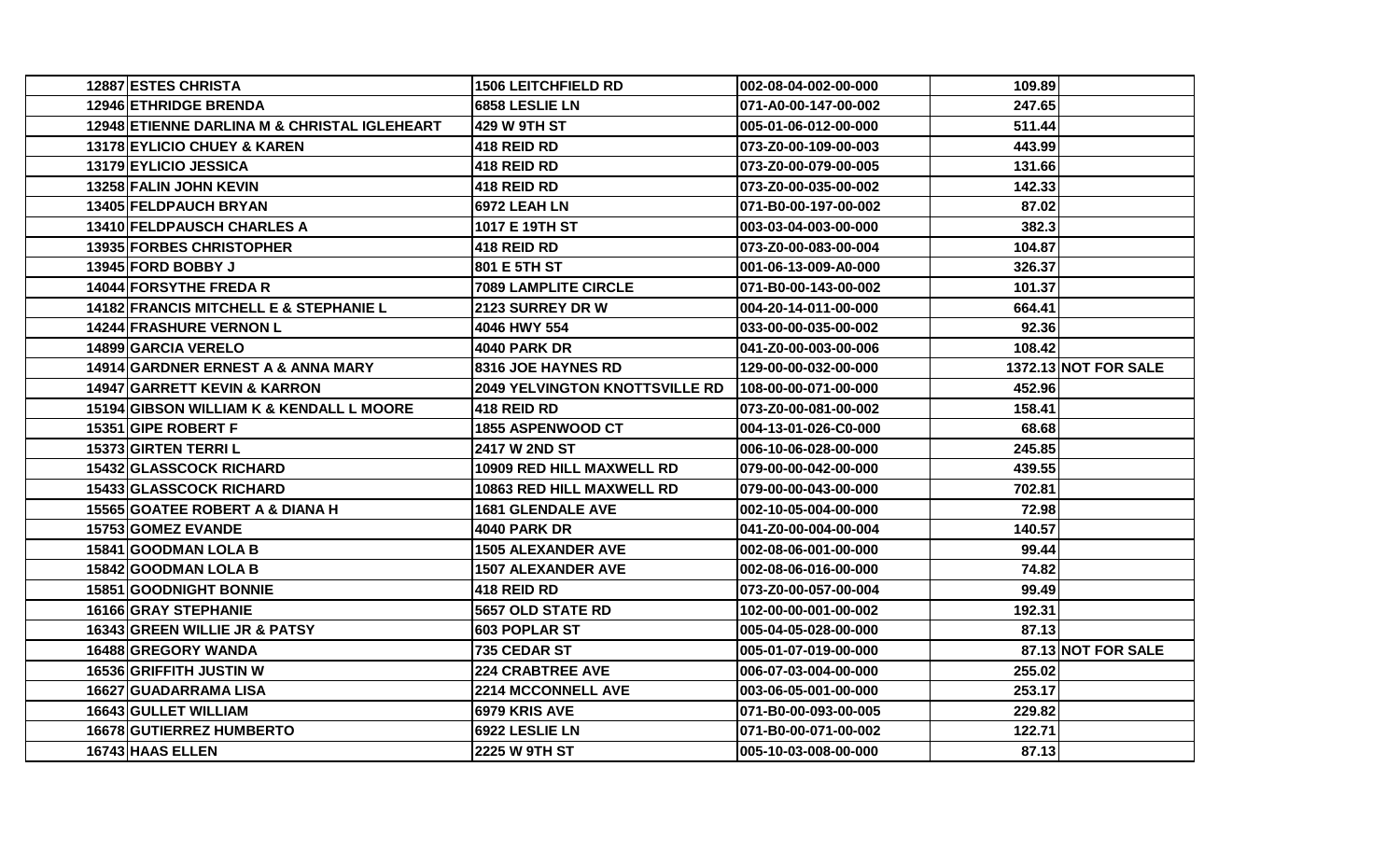| 16875 HAGAN MARIE N                           | <b>6342 BOSTON SPUR</b>     | 114-00-00-070-06-000 | 586.79  |                      |
|-----------------------------------------------|-----------------------------|----------------------|---------|----------------------|
| 16994 HAIMES BARRY C &                        | <b>10926 GORE RD</b>        | 059-00-00-133-00-000 | 712.03  |                      |
| 17144 HALL JASON & RACHELLE WEDDING           | <b>418 REID RD</b>          | 073-Z0-00-135-00-005 | 140.57  |                      |
| 17222 HALL TAMIKA                             | <b>6730 LAMPLITE CIRCLE</b> | 071-A0-00-042-00-005 | 122.71  |                      |
| <b>17277 HAMILTON ANGELA</b>                  | 6556 HWY 231                | 077-Z0-00-034-00-003 | 104.87  |                      |
| 17292 HAMILTON BRADFORD L & BEVERLY A         | <b>804 LOCUST ST</b>        | 005-01-07-007-00-000 | 488.73  |                      |
| <b>17328 HAMILTON DARRELL &amp; ARTIE</b>     | 914 CONWAY AVE              | 005-09-06-005-00-000 | 74.82   |                      |
| 17329 HAMILTON DARRELL & ARTIE                | 916 CONWAY AVE              | 005-09-06-006-00-000 | 74.82   |                      |
| <b>17330 HAMILTON DARRELL &amp; ARTIE</b>     | 920 CONWAY AVE              | 005-09-06-006-A0-000 | 74.82   |                      |
| 17421 HAMILTON LAURA &                        | 923 LOCUST ST               | 005-02-03-017-00-000 | 264.87  |                      |
| <b>17426 HAMILTON LESLIE F</b>                | <b>1424 ALEXANDER AVE</b>   | 002-09-03-006-00-000 | 247     |                      |
| <b>17442 HAMILTON MATTHEW O &amp; JENNY L</b> | 9661 HWY 81                 | 043-00-00-023-00-000 |         | 3121.28 NOT FOR SALE |
| <b>17534 HANCOCK AARON</b>                    | <b>6944 LAMPLITE CIRCLE</b> | 071-B0-00-033-00-001 | 265.51  |                      |
| 17721 HARDIN TIMOTHY W & EVON M               | 313 LITTELL ST              | 006-06-07-010-00-000 | 155.36  |                      |
| 17726 HARDISON BARRY K & LORI ASHBY           | <b>2409 W 5TH ST</b>        | 006-11-04-009-00-000 | 160.92  |                      |
| 17727 HARDISON ELIZABETH E                    | 1708 W 4TH ST               | 006-06-08-016-00-000 | 293.76  |                      |
| 17740 HARDY ERNEST                            | <b>6836 LAMPLITE CIRCLE</b> | 071-A0-00-064-00-004 | 122.71  |                      |
| 17789 HARL ESTELL A                           | 11201 HWY 56                | 007-00-00-016-00-000 | 2541.37 |                      |
| 17862 HARPER ROBERT T                         | <b>528 J R MILLER BLVD</b>  | 001-03-04-006-00-000 | 228.57  |                      |
| 17986 HARRIS SAMUEL E                         | <b>630 WING AVE</b>         | 001-08-04-014-00-000 | 384.16  |                      |
| <b>17997 HARRISON BILLY D &amp;</b>           | 1709 E 20TH ST              | 003-04-07-009-00-000 | 243.34  |                      |
| 18056 HART RYAN                               | <b>1301 MORELAND AVE</b>    | 005-03-16-010-00-000 | 488.08  |                      |
| 18248 HAWKINS JENNIFER & STEVEN HARRISON      | 418 REID RD                 | 073-Z0-00-090-00-002 | 890.21  |                      |
| <b>18280 HAWN JAMES D</b>                     | 3020 DAVIESS ST             | 003-09-06-030-00-000 | 93.27   |                      |
| <b>18281 HAWS GLEN LEE JR</b>                 | <b>1661 GLENDALE AVE</b>    | 002-10-05-009-00-000 | 222.43  |                      |
| <b>18484 HAYDEN LOUISE</b>                    | 205 W 9TH ST                | 001-03-07-016-00-000 | 523.76  |                      |
| 18784 HEAD BRIAN F                            | 4170 HWY 554                | 033-00-00-032-00-000 | 800.96  |                      |
| 18830 HEAD PATSY G                            | 3507 BAYBROOK ST            | 006-13-10-005-00-000 | 284.25  |                      |
| 18833 HEAD RHONDA                             | <b>6875 LAMPLITE CIRCLE</b> | 071-A0-00-036-00-002 | 176.27  |                      |
| 18909 HEDGES RICHARD & DENNAE                 | 2207 W 1ST ST               | 006-10-03-002-00-000 | 360.17  |                      |
| 18933 HEGRA SAMANTHA                          | 6939 KRIS AVE               | 071-B0-00-083-00-008 | 167.37  |                      |
| 19019 HENDERSON ELIZABETH RITA                | <b>608 POINDEXTER ST</b>    | 005-11-07-004-00-000 | 250.12  |                      |
| 19224 HERLEIN TIMOTHY                         | <b>4040 PARK DR</b>         | 041-Z0-00-006-00-004 | 301.19  |                      |
| <b>19339 HICKS FRANK &amp; DONNA</b>          | <b>1919 HUGHES AVE</b>      | 001-09-13-006-00-000 | 320.2   |                      |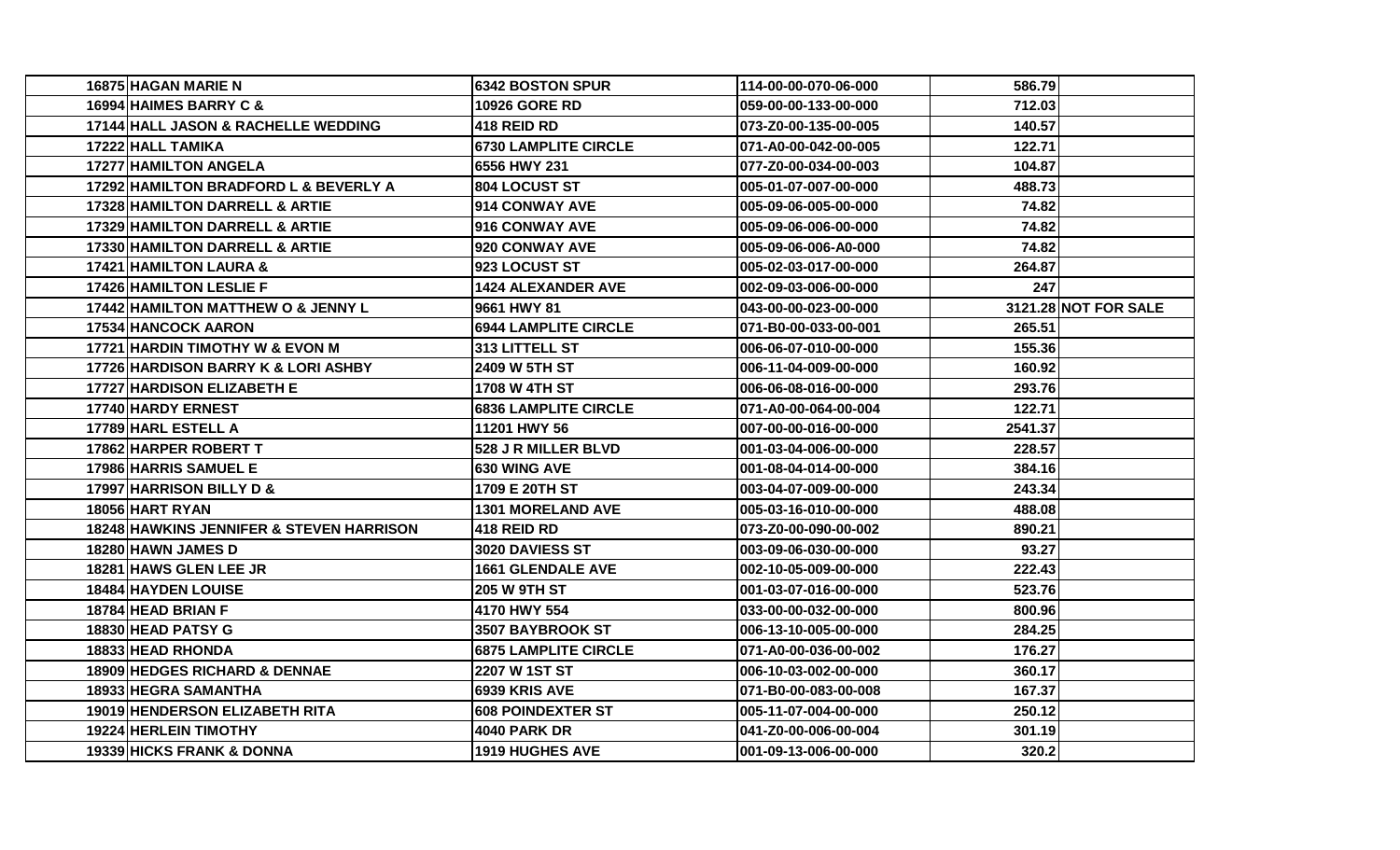| 19372 HIDENRITE ED & STEPHANIE       | 2944 ALLEN ST                 | 003-09-07-011-00-000 |         | 560.65 NOT FOR SALE         |
|--------------------------------------|-------------------------------|----------------------|---------|-----------------------------|
| 19599 HILL KENNETH WAYNE & JULIE ANN | 2024 W 5TH ST                 | 005-11-05-009-00-000 | 265.48  |                             |
| 19908 HODSKINS JOSHUA SAMUEL         | 724 FAIRFAX DR                | 003-12-20-010-00-000 |         | <b>1497.96 NOT FOR SALE</b> |
| 19969 HOGLE WILLIAM C JR & SHEILA G  | <b>465 HARMONS FERRY RD W</b> | 059-00-00-060-00-000 | 87.02   |                             |
| 19984 HOLCOMB JEFF                   | <b>418 REID RD</b>            | 073-Z0-00-032-00-002 | 99.49   |                             |
| 20096 HOMETOWN COLONY ESTATES LLC    | 5486 RED MILE LP              | 073-I0-00-086-00-000 | 100.37  |                             |
| 20655 HOWARD MELISSA                 | <b>2871 BURNS RD</b>          | 042-00-00-058-01-000 | 1486.51 |                             |
| 20685 HOWARD PAUL C JR               | <b>801 GARDENSIDE DR</b>      | 005-13-13-002-00-000 | 100.05  |                             |
| 20699 HOWARD RICKY                   | 10921 HWY 144                 | 127-00-00-023-00-001 | 203.06  |                             |
| 20828 HOWERTON JOHN III              | <b>2653 WISTERIA GARDENS</b>  | 003-38-05-171-00-000 | 1580.05 |                             |
| 20936 HUFF MARY S & ALLEN            | 3843 KIPLING DR               | 003-17-11-015-00-000 | 1208.81 |                             |
| 20946 HUFF SAMUEL L & VANESSA S      | 9563 MCCAMISH RD              | 128-00-00-069-00-000 | 642.09  |                             |
| 21024 HUMPHREY ELBERT & NANCY        | 1625 HALL ST                  | 002-07-06-017-00-000 | 130.77  |                             |
| 21025 HUMPHREY ELBERT W & NANCY      | 1629 HALL ST                  | 002-07-06-016-00-000 | 62.52   |                             |
| 21130 HURM CHRISTOPHER D             | 1533 E 20TH ST                | 003-04-05-005-00-000 | 279.64  |                             |
| 21200 HUSKISSON RAYMOND L            | <b>7335 LAMPLITE CIRCLE</b>   | 071-B0-00-163-00-003 | 336.9   |                             |
| 21535 IRWIN PETER M & PATRICIA A     | 2624 CIRCLE DR                | 076-A0-00-059-00-000 | 1068.69 |                             |
| 21546 ISBELL RICKY                   | 5405 BELMONT CT               | 073-H0-00-119-00-000 | 201.25  |                             |
| 21646 J & S RENTALS LLC              | 616 TIME DR                   | 003-12-27-015-00-000 | 2179.77 |                             |
| 21996 JACKSON JAMAR                  | 6834 LESLIE LN                | 071-A0-00-141-00-004 | 188.77  |                             |
| 22018 JACKSON KENNETH S & JILL S     | <b>2200 VEACH RD</b>          | 003-02-07-001-00-000 | 917.92  |                             |
| 22019 JACKSON KENNETH S & JILL S     | 2302 STRATFORD DR S           | 004-14-02-039-00-000 | 2211.9  |                             |
| 22025 JACKSON LAURA J                | 5840 MILLERS MILL RD          | 076-00-00-113-00-002 | 372.59  |                             |
| 22049 JACKSON STEVEN A & FREIDA K    | 2710 E 10TH ST                | 061-D0-00-071-00-000 | 1780.87 |                             |
| 22306 JAMES RENETTA                  | 1016 JACKSON ST               | 002-05-04-015-00-000 | 234.73  |                             |
| 22372 JARBOE SHELBY J                | 8880 SACRA DR                 | 084-A0-00-091-00-000 | 950.91  |                             |
| 22378 JARNAGIN BILL                  | <b>2625 LANCASTER AVE</b>     | 005-10-15-004-B0-000 | 90.22   |                             |
| 22583 JIMENEZ MEJIA JOSE V           | 6859 POND RIVER RD            | 006-00-00-023-01-000 | 1157.93 |                             |
| 22778 JOHNSON JAMIE                  | 5464 RUIDOSO LP               | 073-10-00-044-00-000 |         | 604.22 NOT FOR SALE         |
| 22990 JOHNSON URIAH                  | 6828 THOMA DR                 | 071-Z0-00-028-00-003 | 167.37  |                             |
| 23027 JOHNSTON NEIL                  | <b>1220 NASSAU AVE</b>        | 005-03-13-004-00-000 | 334.95  |                             |
| 20193 JONES SANDRA                   | 1209 HWY 279 N                | <b>ADDITIONAL</b>    | 87.02   |                             |
| 23366 JUAN IRMA                      | 6962 LESLIE LN                | 071-B0-00-061-00-004 | 100.38  |                             |
| 23367 JUAREZ LARA SAMANTHA           | <b>6917 LAMPLITE CIRCLE</b>   | 071-B0-00-005-00-003 | 194.12  |                             |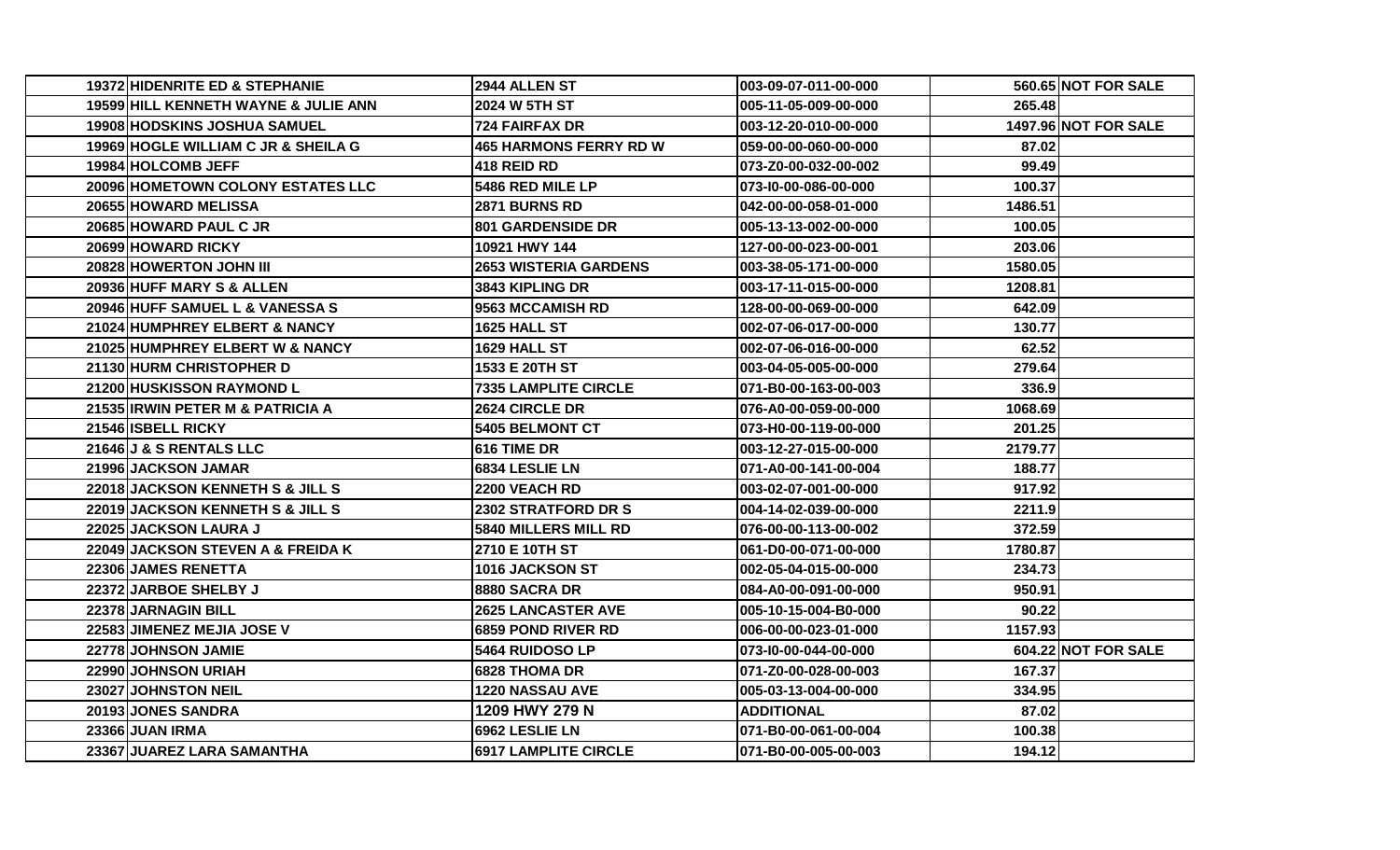| 23477 KAELIN MARTHA R                      | 117 W 20TH ST               | 003-01-05-005-00-000 |          | 708.25 NOT FOR SALE         |
|--------------------------------------------|-----------------------------|----------------------|----------|-----------------------------|
| 23865 KELLY WILLIAM                        | 4960 POPLAR LOG BRIDGE RD   | 104-00-00-031-00-001 | 186.97   |                             |
| 24032 KESSLER JOY & DYLAN ONSTOTT          | <b>2708 MORNINGSIDE DR</b>  | 003-06-12-023-00-000 |          | 495.69 NOT FOR SALE         |
| 24108 KIMBLEY TIMOTHY                      | 6708 LESLIE LN              | 071-A0-00-115-00-004 | 190.54   |                             |
| 24109 KIMBLEY TONY                         | 6961 JAMIE LN               | 071-B0-00-134-00-005 | 122.71   |                             |
| 24366 KITTERMAN SANDRA                     | <b>6769 LAMPLITE CIRCLE</b> | 071-A0-00-014-00-007 | 95.97    |                             |
| 24494 KNOTT JAMES L & BRENDA M             | 7631 STEVENS SCHOOL RD      | 123-00-00-049-07-000 | 1579.17  |                             |
| 24566 KNUTSON ELIZABETH                    | 6556 HWY 231                | 077-Z0-00-030-00-003 | 87.02    |                             |
| 24576 KOGER CHARLES D & DELILAH G          | 814 W 7TH ST                | 005-04-08-012-00-000 | 74.82    |                             |
| 24877 KULKA KRISTINE S & BENJAMIN          | 3916 LOCUST HILL DR         | 074-C0-00-025-00-000 | 2907.11  |                             |
| 24923 L & R LOGISTICS LLC                  | 7630 ICELAND RD             | 085-00-00-043-05-000 | 136.06   |                             |
| <b>24948IL C M RENTAL PROPERTIES LLC</b>   | 3802 LEGACY RUN             | 004-26-01-017-00-000 | 12960.37 |                             |
| 25622 LAYMAN BRIAN J & JACKIE L            | 9900 HWY 815                | 025-00-00-015-00-001 | 979.45   |                             |
| 25704 LEAK GEORGE ALLEN JR                 | <b>110 DUBLIN LN</b>        | 006-08-02-007-00-000 | 229.81   |                             |
| 25897 LEMASTER KATHRYN &                   | <b>2669 VICTORY CT E</b>    | 003-13-09-018-00-000 | 328.84   |                             |
| 25996 LEWIS KAREN                          | <b>6835 LAMPLITE CIRCLE</b> | 071-A0-00-026-00-002 | 95.97    |                             |
| 26133 LINDSAY CRYSTAL S                    | 702 JACKSON ST              | 001-07-13-002-00-000 | 74.82    |                             |
| 26151 LINDSEY HERMAN E                     | 904 ELSMERE ST              | 002-05-06-002-00-000 | 130.17   |                             |
| 26158 LINDSEY KARL                         | <b>1907 ALEXANDER AVE</b>   | 003-05-07-016-00-000 | 93.27    |                             |
| 26185 LING ANTHONY WAYNE                   | 2033 ARLINGTON PK DR        | 073-H0-00-127-00-000 | 417.25   |                             |
| 26190 LING JOSEPH M                        | 2000 W 3RD ST               | 006-07-03-022-00-000 | 283.31   |                             |
| 26374 LONEY DAVID                          | 6780 LESLIE LN              | 071-A0-00-132-00-003 | 167.37   |                             |
| 26415 LORD TRACY                           | 418 REID RD                 | 073-Z0-00-116-00-002 | 277.97   |                             |
| <b>26476 LOWE CHRISTINE THOMAS</b>         | <b>2020 YORK DR</b>         | 004-14-04-002-00-000 | 879.19   |                             |
| 26508 LOYAL CHARLES W & BETTIE LEE         | 9821 HWY 431                | 058-00-00-116-00-000 |          | <b>1893.45 NOT FOR SALE</b> |
| 26625 LYNCH RONALD E & TAMMY M             | 801 E 21ST ST               | 003-03-11-009-00-000 | 267.91   |                             |
| 26666 LYONS TROY                           | 6977 LESLIE LN              | 071-B0-00-056-00-001 | 211.95   |                             |
| 27319 MARTIN JOHN W II &                   | 1718 BLUFF AVE              | 002-07-08-014-00-000 | 284.53   |                             |
| <b>27465IMASON RONALD M &amp; NAKITA L</b> | <b>1120 WERNER AVE</b>      | 005-09-07-007-00-000 | 368.16   |                             |
| 27804 MATTINGLY NEIL                       | 7732 HWY 500                | 007-00-00-002-00-002 | 354.75   |                             |
| 27951 MAYA ALBERTO                         | 6931 KRIS AVE               | 071-B0-00-081-00-005 | 101.3    |                             |
| 28205 MCCARTY DULCIE                       | 730 WALNUT ST               | 005-04-07-007-00-000 | 117.87   |                             |
| 28274 MCCLAIN CATHERINE                    | <b>6924 LEAH LN</b>         | 071-B0-00-209-00-003 | 229.82   |                             |
| 28275 MCCLAIN CATHERINE                    | 6700 LESLIE LN              | 071-A0-00-113-00-004 | 160.21   |                             |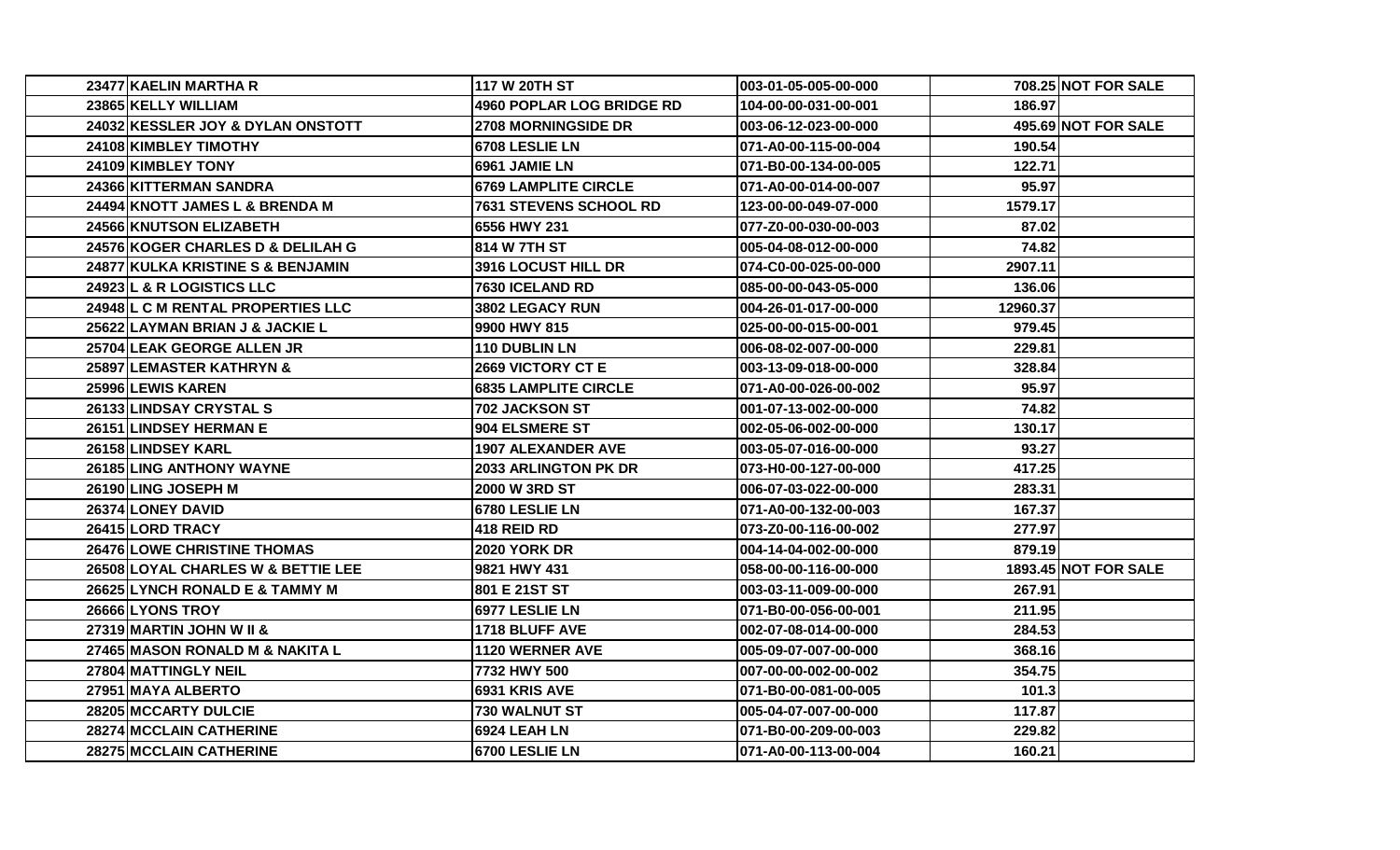| 28291 MCCLURE CYNTHIA                        | 1035 W 8TH ST                 | 005-04-10-012-A0-000 | 381.691 |                     |
|----------------------------------------------|-------------------------------|----------------------|---------|---------------------|
| 28341 MCCORMICK MICHAEL                      | 6556 HWY 231                  | 077-Z0-00-025-00-002 | 185.15  |                     |
| 28444 MCDANIEL LARRY B & BRENDA              | 8679 JACK HINTON RD           | 120-00-00-041-00-000 | 445.79  |                     |
| <b>28563IMCFADDEN ERIC L</b>                 | <b>171 BOOTH FIELD RD</b>     | 037-A0-00-036-00-000 | 4035.14 |                     |
| 28781 MCKNIGHT ROBERT R                      | <b>218 LEGION BLVD W</b>      | 003-10-04-039-00-000 |         | 560.65 NOT FOR SALE |
| 28946 MEADOWS DAVID E                        | <b>114 SYCAMORE ST</b>        | 006-04-10-006-00-000 | 111.72  |                     |
| 29018 MEISSNER WILLIAM                       | 1706 ALEXANDER AVE            | 002-08-09-002-00-000 | 228.57  |                     |
| 29090 MERCER CASEY W                         | 6303 HWY 762                  | 090-00-00-109-00-000 | 127.18  |                     |
| 29122 MEREDITH DEBBIE                        | 231 CHESTNUT GROVE RD N       | 106-00-00-036-00-000 | 5263.12 |                     |
| 29354 MILES JAMIE                            | <b>418 REID RD</b>            | 073-Z0-00-117-00-002 | 156.63  |                     |
| <b>29378 MILES VICKI L</b>                   | 3212 PLEASANT VALLEY RD       | 074-00-00-081-00-000 | 2625.11 |                     |
| 29422 MILLAY GREGORY ALLEN                   | 1590 FOGLE RD                 | 012-00-00-016-00-000 | 506.45  |                     |
| 29434 MILLAY JONATHAN T                      | <b>524 MAPLE HEIGHTS</b>      | 062-A0-00-077-00-000 | 854.5   |                     |
| 29483 MILLAY RONALD SCOTT                    | 4813 GRANDVIEW DR             | 073-B0-00-096-00-000 | 1920.05 |                     |
| <b>29555 MILLER EUGENE G &amp; KANDIES K</b> | 923 MCGILL ST                 | 005-09-03-023-00-000 | 68.68   |                     |
| 29566IMILLER GARY E & KANDIES K              | 1629 W 9TH ST                 | 005-09-03-021-C0-000 | 243.34  |                     |
| 29567 MILLER GARY E & KANDIES K              | <b>925 MCGILL ST</b>          | 005-09-03-022-00-000 | 68.68   |                     |
| 29568 MILLER GARY E & KANDIES K              | <b>1627 W 9TH ST</b>          | 005-09-03-021-B0-000 | 87.13   |                     |
| 29569 MILLER GARY E & KANDIES K              | 919 MCGILL ST                 | 005-09-03-025-00-000 | 68.68   |                     |
| 29571 MILLER GEORGE K & JUNE TRUST           | <b>2700 CRAVENS AVE</b>       | 005-13-13-001-00-000 | 570.5   |                     |
| 29643 MILLER MARTHA J ET AL                  | 5668 PLEASANT PT RD           | 101-00-00-114-00-000 | 742.04  |                     |
| 29958 MITCHELL BRUCE & GINA                  | 6556 HWY 231                  | 077-Z0-00-006-00-001 | 106.62  |                     |
| 30177 MONTI MICHAEL ANTHONY & BETTE          | 7082 HWY 815                  | 015-A0-00-042-B0-000 | 545.74  |                     |
| 30188 MOODY JOYCE G                          | <b>1911 ALEXANDER AVE</b>     | 003-05-07-015-00-000 | 320.82  |                     |
| 30222 MOORE ELIZABETH                        | <b>7339 LAMPLITE CIRCLE</b>   | 071-B0-00-123-00-005 | 229.82  |                     |
| <b>30318IMOORMAN SALLYE F</b>                | 2519 W 8TH ST                 | 005-10-11-005-00-000 |         | 350.96 NOT FOR SALE |
| 30336IMOREDOCK EDGAR ET AL                   | 2431 W 9TH ST                 | 005-10-01-006-00-000 | 229.17  |                     |
| 30345 MORGAN ANDREW & MELISSA                | 10081 HWY 405                 | 084-A0-00-064-00-000 | 622.48  |                     |
| 30484 MORRIS KRISINDA                        | 418 REID RD                   | 073-Z0-00-006-00-005 | 95.97   |                     |
| 30550 MORRISON MARY SUSAN                    | 3609 IDLE HOUR CT             | 074-Q0-00-224-01-000 | 2578.4  |                     |
| 30603 MOSELEY GORDON                         | 418 REID RD                   | 073-Z0-00-022-00-001 | 101.3   |                     |
| 30986 MURPHY SHARON M                        | <b>6471 LITTLE HICKORY RD</b> | 113-00-00-054-01-000 | 965.17  |                     |
| 31053 MYERS JACK ENTERPRISES INC             | 521 PARRISH AVE E             | 002-04-06-008-00-000 | 341.12  |                     |
| 31058 MYERS KURT                             | 7184 HWY 762                  | 103-00-00-006-00-003 | 767.05  |                     |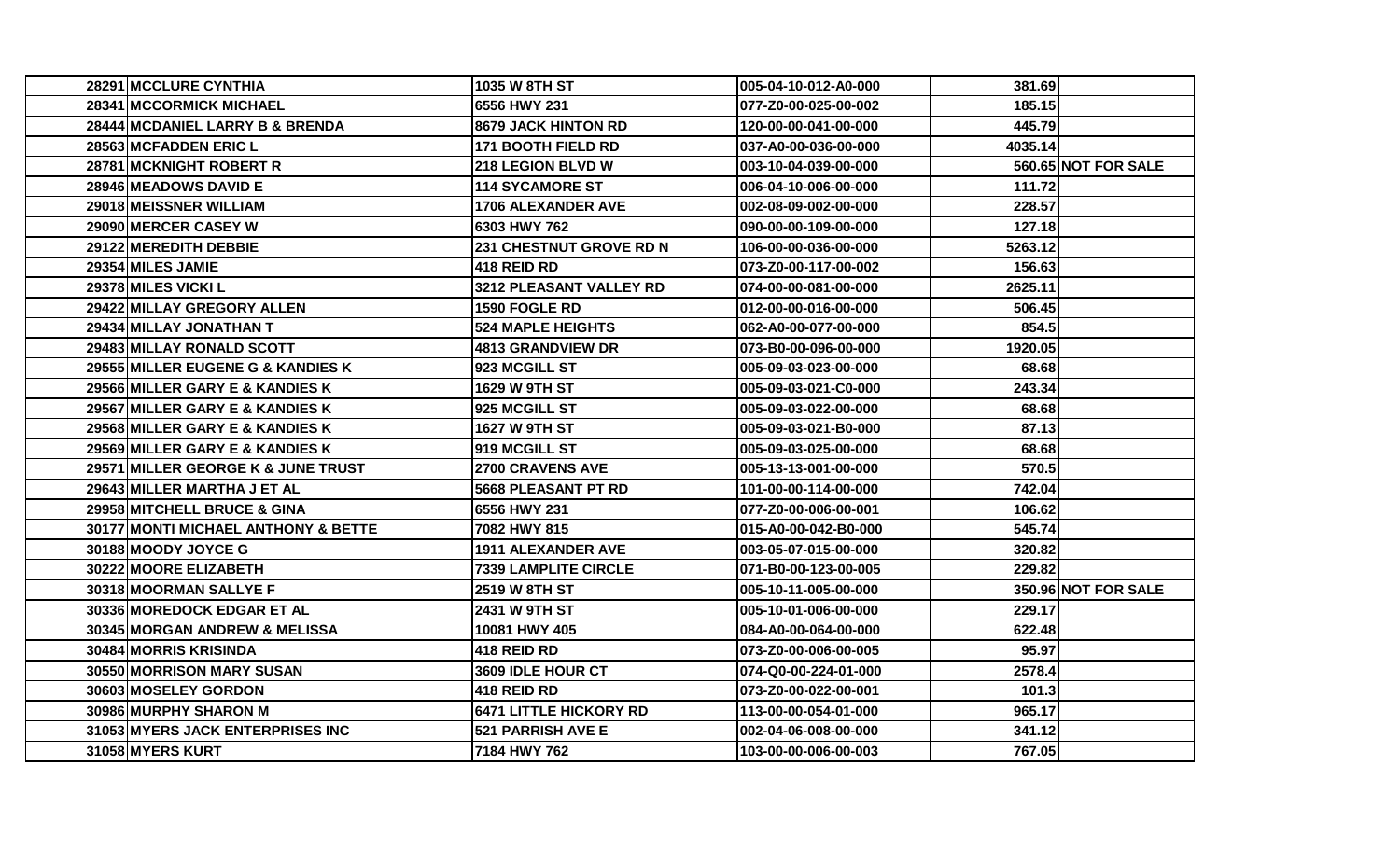| 31467 NEWTON CHARLES                | <b>2710 W 4TH ST</b>           | 006-12-02-032-00-000 |         | 336.22 NOT FOR SALE         |
|-------------------------------------|--------------------------------|----------------------|---------|-----------------------------|
| 31496 NEWTON WILLIAM & MISTY        | 418 REID RD                    | 073-Z0-00-060-00-003 | 247.65  |                             |
| 31547 NICOLAS WILLIAM C & ANGELA D  | 7416 FRENCH ISLAND RD          | 019-A0-00-007-00-000 | 256.54  |                             |
| 31585 NOBLE MICHAEL G & CHRISTINA D | <b>367 CHESTNUT GROVE RD N</b> | 096-00-00-062-00-000 | 1016.95 |                             |
| 32245 OOST MATTHEW J                | <b>3018 YOSEMITE DR</b>        | 006-14-06-042-00-000 |         | <b>1519.37 NOT FOR SALE</b> |
| 32246 OOST MICHAEL D                | 2749 W 9TH ST                  | 005-13-09-008-00-000 | 563.69  |                             |
| 32281 ORTIZ MAURILIO                | 6756 LESLIE LN                 | 071-A0-00-126-00-003 | 131.66  |                             |
| 32297 OSBORNE CHRISTOPHER           | 418 REID RD                    | 073-Z0-00-043-00-001 | 253.04  |                             |
| 32322 OSBORNE REGINALD O            | 1017 W 8TH ST                  | 005-04-10-010-00-000 | 109.89  |                             |
| 32471 OWENS JOANNA M                | 5516 MILLERS MILL RD           | 076-00-00-111-00-000 | 452.96  |                             |
| 32809 PADGETT EVERETT E             | 7543 HWY 2830                  | 085-00-00-032-00-000 | 1159.72 |                             |
| 32810 PADGETT JAMES E               | 7173 HWY 231                   | 077-00-00-070-00-000 | 1099    |                             |
| 32856 PALMER RONALD & STACEY        | <b>1627 PAYNE AVE</b>          | 001-09-02-014-00-000 | 342.96  |                             |
| 32872 PANNETT CHARLES W             | 6748 LESLIE LN                 | 071-A0-00-124-00-002 | 1140.07 |                             |
| 33017 PAST & PRESENT LLC            | <b>TRIPLETT ST</b>             | 003-02-04-003-A0-000 | 652.89  |                             |
| 33349 PAYNE ALLEN                   | 306 E 5TH ST                   | 001-04-01-028-00-000 | 148.64  |                             |
| 33402 PAYNE CHARLES B & MARGARET M  | <b>110 ORCHARD ST</b>          | 006-05-02-002-00-000 | 99.44   |                             |
| 33516 PAYNE GLADYS                  | 418 REID RD                    | 073-Z0-00-053-00-001 | 95.97   |                             |
| 33517 PAYNE GLADYS                  | <b>418 REID RD</b>             | 073-Z0-00-111-00-002 | 103.12  |                             |
| 33663 PAYNE MARY E                  | <b>2527 CHRISTIE PL</b>        | 004-12-08-034-00-000 | 543.43  |                             |
| 33712 PAYNE RANDY & MELINDA         | <b>10651 KELLY CEMETERY RD</b> | 096-00-00-081-02-001 | 124.51  |                             |
| 33768 PAYNE STEVE R & KAREN         | 8122 HWY 231                   | 092-00-00-002-00-000 | 305.65  |                             |
| 33999 PENDLETON ROBERT F JR         | <b>624 JACKSON ST</b>          | 001-07-06-005-00-000 | 276.54  |                             |
| 34072 PERRY JAMES SYLVESTER JR      | 9249 KELLY CEMETERY RD         | 084-A0-00-037-00-000 |         | 692.45 NOT FOR SALE         |
| 34131 PETTREY TRACY                 | <b>2229 MCCONNELL AVE</b>      | 003-06-04-003-00-000 | 379.22  |                             |
| 34253 PHILLIPS JOSEPH V             | <b>2620 LANCASTER AVE</b>      | 005-10-15-049-00-000 | 190.44  |                             |
| 34416 PIPER DELORES J               | 3328 E 10TH ST                 | 061-C0-00-049-00-000 | 726.01  |                             |
| 34595 PORTER AMANDA GIBSON          | <b>725 HATHAWAY ST</b>         | 001-07-11-009-00-000 |         | 87.13 NOT FOR SALE          |
| 34604 PORTER CHARLES E & LINDA K    | <b>5031 WINDY HOLLOW RD</b>    | 033-00-00-010-00-000 |         | 252.1 NOT FOR SALE          |
| 34968 PREZA GERARDO                 | 6764 LESLIE LN                 | 071-A0-00-128-00-003 | 176.27  |                             |
| <b>35050 PROCTOR DOROTHY</b>        | 418 REID RD                    | 073-Z0-00-097-00-001 | 87.02   |                             |
| 35234 PYTLIK RICHARD                | 910 MCGILL ST                  | 005-09-04-003-00-000 | 156.01  |                             |
| 35822 RAY ED                        | <b>1605 NORRIS AVE</b>         | 002-08-04-017-00-000 | 250.12  |                             |
| 35917 RECOMMENDED MANAGEMENT LLC    | <b>6340 WATERFIELD DR</b>      | 086-A0-00-001-00-000 | 252.1   |                             |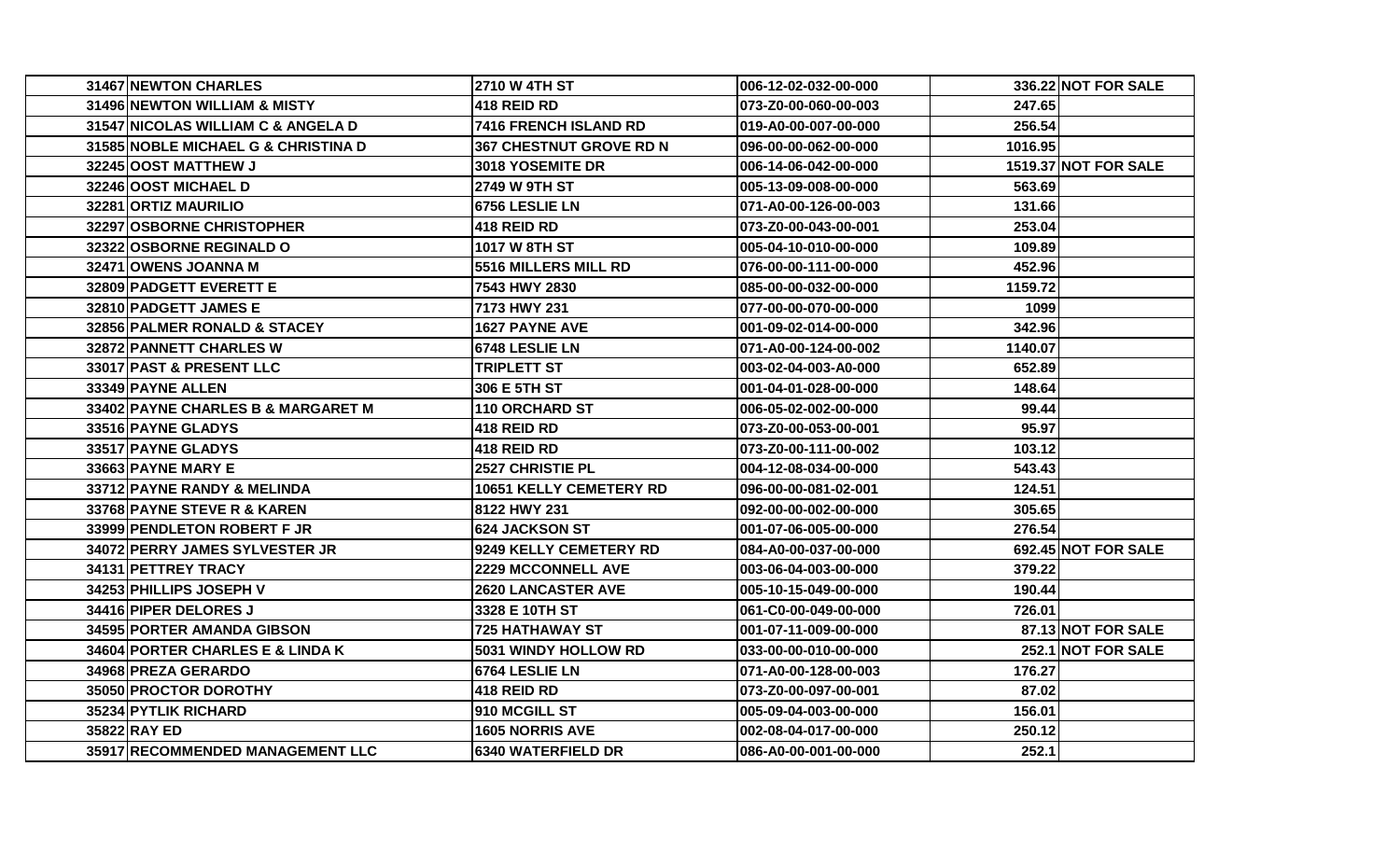| 35918 RECOMMENDED MANAGEMENT LLC       | <b>6330 WATERFIELD DR</b>   | l086-A0-00-001-C0-000 | 252.1   |                             |
|----------------------------------------|-----------------------------|-----------------------|---------|-----------------------------|
| 35919 RECOMMENDED MANAGEMENT LLC       | <b>6320 WATERFIELD DR</b>   | 086-A0-00-001-D0-000  | 252.1   |                             |
| 35921 RECOMMENDED MANAGEMENT TEAM LLC  | <b>HWY 405</b>              | 086-A0-00-001-A0-000  | 448.46  |                             |
| 36020 REED JOHN H & SANDRA K &         | 2411 HAVILAND DR            | 1004-25-02-020-00-000 | 730.45  |                             |
| 36199 RENFROW WILLIAM SR & GERALDINE   | <b>803 POINDEXTER ST</b>    | 005-09-02-016-00-000  | 75.43   |                             |
| 36232 REVLETT AMBER                    | <b>7077 LAMPLITE CIRCLE</b> | l071-B0-00-140-00-004 | 122.71  |                             |
| 36265 REYNOLDS CHARLES A               | <b>1540 FREDERICA ST</b>    | 004-01-08-005-00-000  | 1269.11 |                             |
| 36266 REYNOLDS CHARLES H               | <b>HWY 231</b>              | 092-00-00-015-00-000  | 366.95  |                             |
| 36267 REYNOLDS CHARLES H               | <b>HWY 231</b>              | 092-00-00-023-00-000  | 704.89  |                             |
| 36271 REYNOLDS DARLENE JOY             | <b>1909 REID RD</b>         | l073-F0-00-003-00-000 | 481.49  |                             |
| <b>36279 REYNOLDS J W &amp; GLADYS</b> | <b>1435 W 9TH ST</b>        | l005-06-01-007-00-000 | 87.13   |                             |
| 36295 REYNOLDS MARVIN E JR & KAREN A   | 708 DEER TRAIL              | 1006-14-13-005-00-000 |         | <b>1553.31 NOT FOR SALE</b> |
| 36314 REYNOLDS WILLIAM C & CHARLES H   | 9000 HWY 231                | 092-00-00-016-00-000  | 394.91  |                             |
| 36429 RHODES TAMMY L & STEVE           | 16755 AULL RD               | 120-00-00-017-00-002  | 502.91  |                             |
| 36488 RICHARDS CATALINA                | <b>RED HILL MAXWELL RD</b>  | 092-00-00-006-00-000  | 127.18  |                             |
| 36500 RICHARDS LOUVENIA DOROTHEA       | 612 HALL ST                 | 001-07-07-003-00-000  | 152.91  |                             |
| 36501 RICHARDS LOVENIA D               | 614 HALL ST                 | 001-07-07-004-00-000  | 68.68   |                             |
| 36564 RICHMOND E W                     | <b>WRIGHTS LANDING RD</b>   | l086-A0-00-004-A0-000 | 394.91  |                             |
| 36575 RICKARD JACOB R                  | <b>418 REID RD</b>          | 073-Z0-00-126-00-007  | 158.41  |                             |
| 36609 RIDINGS MARY L                   | 1532 HERR AVE               | 1006-05-07-015-00-000 | 121.56  |                             |
| 36616 RIGGS ANGELA MARIE               | <b>1736 MCCULLOCH AVE</b>   | l001-09-11-019-00-000 | 431.51  |                             |
| 36624 RIGGS TINA                       | <b>140 ST ANTHONY RD</b>    | 057-Z0-00-018-00-001  | 131.66  |                             |
| 36638 RILEY BRAD                       | 731 HARMONS FERRY RD W      | 059-00-00-067-00-002  | 381.56  |                             |
| 36643 RILEY DON & CHERI &              | 10073 HWY 405               | l084-A0-00-063-00-000 | 2027.14 |                             |
| 36734 RINEY THOMAS K                   | 717 HILL AVE                | 004-04-03-006-00-000  |         | 824.48 NOT FOR SALE         |
| 36875 ROACH WILLIAM T & BETTY J        | <b>727 STONE ST</b>         | 001-08-06-018-00-000  | 283.91  |                             |
| 36895 ROBBINS CHARLES E                | 10609 HWY 662               | 107-00-00-084-00-000  | 815.24  |                             |
| 36947 ROBERTS BONNIE                   | 120 HWY 140 W               | 059-00-00-178-00-000  | 1068.69 |                             |
| 36961 ROBERTS CAROL L                  | <b>3203 RIDGEWOOD ST</b>    | 006-13-09-022-00-000  | 93.27   |                             |
| 37041 ROBERTS JAMIE                    | <b>2630 LANCASTER AVE</b>   | l005-10-15-007-A0-000 | 358.33  |                             |
| 37144 ROBERTS MISTY D & ROBERT L DODDS | 2514 PARDON AVE             | 006-10-06-020-00-003  | 111.72  |                             |
| 37189 ROBERTS THOMAS R & BONNIE        | 8770 HWY 54                 | 113-00-00-104-01-000  | 647.47  |                             |
| 37281 ROBINSON HUBERT T JR & DAVITA L  | 3010 CRAVENS AVE            | 005-13-01-001-00-000  | 480.71  |                             |
| 37397 ROBY WILLIAM & TRACY             | 10544 HWY 431               | 1058-00-00-039-00-000 | 1086.53 |                             |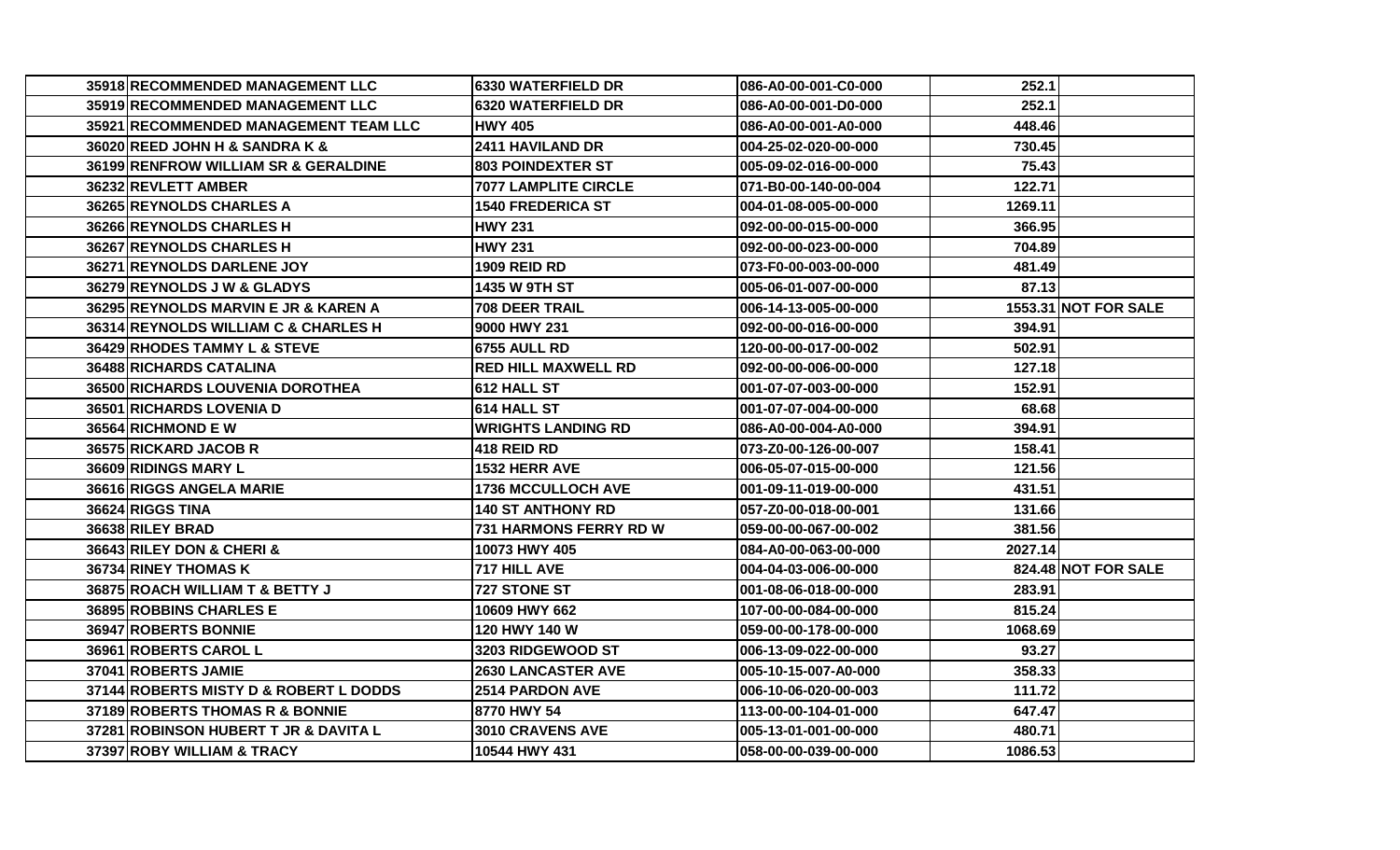| 37432 RODRIQUEZ ALICIA                        | <b>6804 LAMPLITE CIRCLE</b>   | 071-A0-00-056-00-006 | 113.76  |                     |
|-----------------------------------------------|-------------------------------|----------------------|---------|---------------------|
| <b>37445 ROGERS CAROLYN</b>                   | 6830 LESLIE LN                | 071-A0-00-140-00-004 | 194.12  |                     |
| 37716 RUDISELL BRIAN                          | 7848 HWY 2830                 | 085-00-00-009-00-003 | 533.24  |                     |
| 37830 RUSSELL DANIEL LYNN                     | <b>2450 SOUTH HAMPTON RD</b>  | 087-00-00-051-00-000 | 3010.62 |                     |
| 38021 SADDLER SHAUNA                          | <b>4334 LANDSDOWNE N</b>      | 003-25-03-021-00-000 | 1915.6  |                     |
| 38043 SALAZAR HOMERO                          | 418 REID RD                   | 073-Z0-00-122-00-004 | 194.12  |                     |
| 38109 SAMS CHARLES & CAROLYN                  | <b>418 REID RD</b>            | 073-Z0-00-093-00-003 | 87.02   |                     |
| 38171 SANDERS CHARLES ROBERT & VIOLA M        | 972 BROWNS VALLEY RED HILL RD | 058-00-00-146-00-000 | 2632.23 |                     |
| 38247 SANTIAGO JESUS & CECILLIA SANTOS        | 1543 E 19TH ST                | 003-04-06-016-00-000 | 197.81  |                     |
| 38249 SANTOS JESENNIA                         | 418 REID RD                   | 073-Z0-00-114-00-002 | 361.89  |                     |
| 38749 SERR ALICE B FAMILY TRUST &             | <b>88 BOOTH FIELD RD</b>      | 038-00-00-013-06-000 | 100.37  |                     |
| <b>38795 SETTLES MARTIN E JR &amp; LAUREN</b> | <b>820 PARRISH AVE W</b>      | 004-06-02-042-00-000 | 954.24  |                     |
| 38796 SETTLES MARTIN E JR & LAUREN E          | 1112 CARTER RD                | 005-13-05-001-00-000 | 3513.03 |                     |
| 38797 SETTLES MARTIN E JR & LAUREN E          | <b>1136 CARTER RD</b>         | 005-13-05-001-F0-000 | 1114.2  |                     |
| 38798 SETTLES MARTIN E JR & LAUREN E          | 1124 CARTER RD                | 005-13-05-001-G0-000 | 930.37  |                     |
| 38833 SHADRICK ERNEST & MAGGIE                | 2027 HUGHES AVE               | 001-09-12-001-00-000 | 216.42  |                     |
| 38891 SHARP VIRGIE GILBERT                    | 3261 MAJESTIC PRINCE DR       | 074-E0-00-240-A0-000 | 597.49  |                     |
| 39011 SHELTON REGINALD                        | 7145 HWY 231                  | 077-A0-00-002-D0-000 | 515.39  |                     |
| 39204 SHOWN ASHLEY                            | 6873 LESLIE LN                | 071-A0-00-075-00-003 | 211.95  |                     |
| 39552 SINNETT JAMES & JANICE                  | 7034 HWY 815                  | 015-A0-00-038-00-000 | 238.75  |                     |
| 39553 SINNETT JAMES JANICE & EMMA             | <b>HWY 815</b>                | 015-A0-00-039-00-000 | 180.72  |                     |
| 39556 SINNETT MARY ELIZABETH                  | 1000 JACKSON ST               | 002-05-04-010-00-000 | 65.63   |                     |
| 39567 SIPLA MICHAEL                           | 3994 HWY 142                  | 089-00-00-044-00-002 | 933.04  |                     |
| 39732 SMITH ADRIAN OWEN                       | <b>252 TREMONT DR</b>         | 003-09-14-015-00-000 | 431.51  |                     |
| 39923 SMITH JUNIUS K                          | <b>1617 OHIO ST</b>           | 006-09-02-007-00-000 | 387.25  |                     |
| 39939 SMITH M DOUGLAS                         | 7103 JOE HAYNES RD            | 121-00-00-010-06-000 | 452.96  |                     |
| 40110 SNELSON JESSIE OLIVER                   | <b>GOBLER FORD RD</b>         | 107-00-00-033-00-000 | 120.62  |                     |
| 40112 SNIDER KENNETH E                        | <b>1701 LEITCHFIELD RD</b>    | 002-08-03-008-00-000 |         | 991.05 NOT FOR SALE |
| 40145 SNYDER MELLISSA                         | <b>6871 LAMPLITE CIRCLE</b>   | 071-A0-00-035-00-003 | 176.27  |                     |
| 40146 SNYDER MICHAEL G                        | <b>627 DAVIESS ST</b>         | 001-03-04-019-00-000 | 437.04  |                     |
| 40483 SPURRIER STEVE                          | 8931 AUBREY RD                | 084-00-00-057-00-000 |         | 758.13 NOT FOR SALE |
| 40507 STACY BRANDON                           | <b>4351 GREENBACK RD</b>      | 034-00-00-039-00-002 | 1336.43 |                     |
| 40539 STALLINGS FRANCIS & DEBORAH             | <b>1306 DAVIESS ST</b>        | 002-01-10-003-00-000 | 406.3   |                     |
| 40580 STAMPER EDDIE L & JUDY                  | <b>760 ASHLAND AVE</b>        | 038-E0-00-022-00-000 | 1925.44 |                     |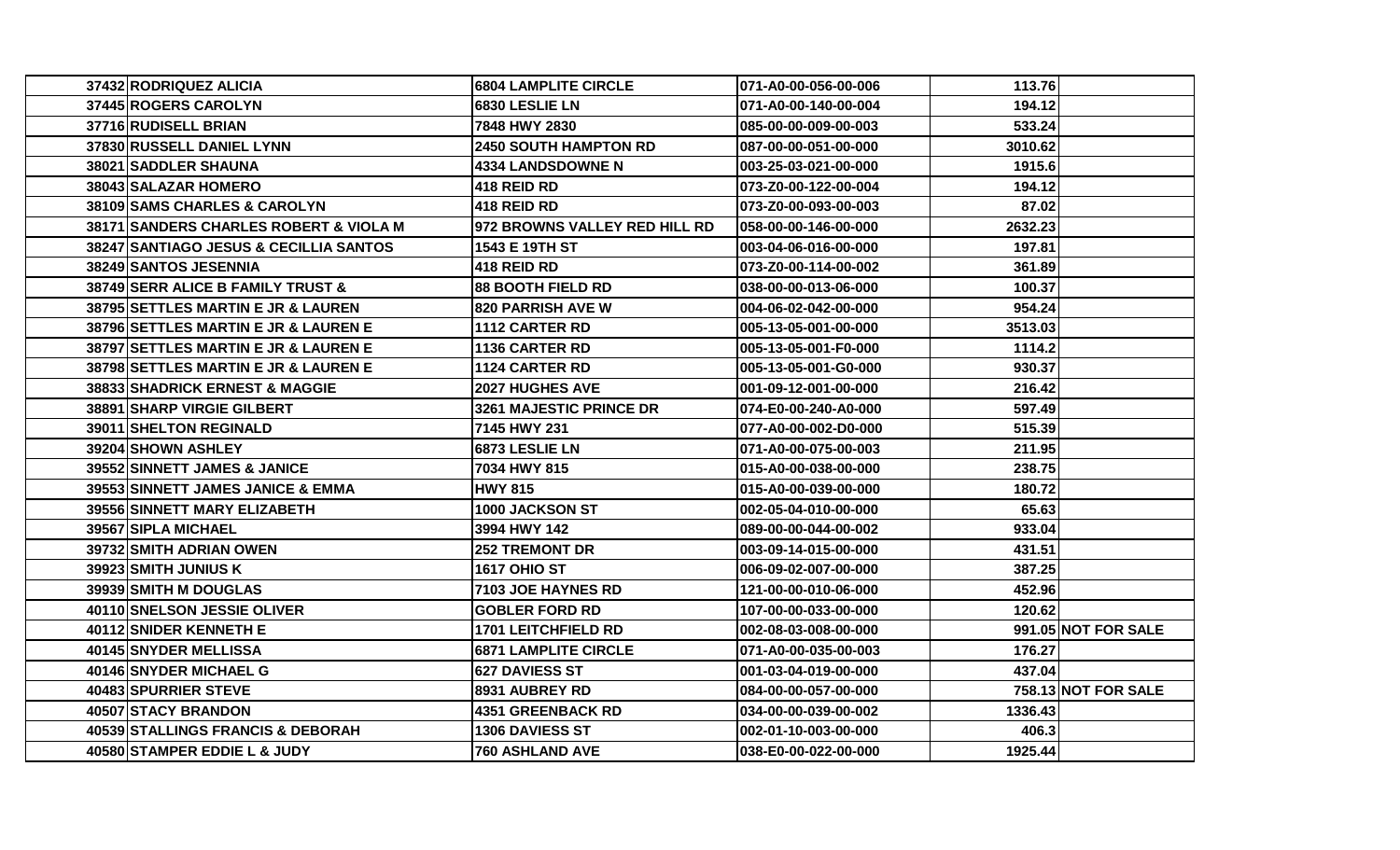| 40862 STERLING SCOTT T                   | 416 CEDAR ST                | 006-02-07-005-00-000 | 191.69 |                      |
|------------------------------------------|-----------------------------|----------------------|--------|----------------------|
| 40917 STEWART CHARLES R & PAULA H        | <b>802 POINDEXTER ST</b>    | 005-09-01-001-00-000 | 192.9  |                      |
| <b>40926 STEWART EDWARD R ESTATE</b>     | 390 HWY 140 W               | 059-A0-00-042-00-000 | 171.76 |                      |
| 41021 STINNETT MARY LOU                  | 3207 JEFFERSON ST           | 003-10-05-016-00-000 | 387.87 |                      |
| 41472 SUNN WILLIAM LOGAN                 | 109 W 19TH ST               | 003-01-01-004-00-000 |        | 571.1 NOT FOR SALE   |
| 41508 SUTHERLAND JAMES JR & AMANDA M     | <b>4920 CAMBRIDGE DR</b>    | 073-F0-00-046-00-000 |        | 1247.18 NOT FOR SALE |
| <b>41525 SUTTON CHARLES R</b>            | 2920 CHOCTAW DR             | 004-12-22-009-00-000 | 658.46 |                      |
| 41590 SWEENEY JOHN M & WANDA M           | 4925 GRAHAM LN              | 073-B0-00-017-00-000 | 966.97 |                      |
| <b>41826 TAPP MAKAYLA ERIN NICOLE</b>    | 29 PLUM ST                  | 006-04-02-015-00-000 | 312.21 |                      |
| <b>41929 TAYLOR FRONA</b>                | 6920 KRIS AVE               | 071-B0-00-116-00-005 | 137    |                      |
| 42058 TAYLOR TAMMY                       | 418 REID RD                 | 073-Z0-00-059-00-004 | 115.58 |                      |
| 42239 THE PACIFIC WEST GROUP INC         | 209 HWY 140 W               | 059-A0-00-015-00-000 | 216.42 |                      |
| 424491THOMPSON ADAM                      | 512 E 7TH ST                | 001-04-10-033-00-000 | 444.42 |                      |
| 42797 THOMPSON STEVEN S & NINA L         | <b>2771 MCMAHAN RD</b>      | 080-00-00-006-02-000 | 484.15 |                      |
| 42850 THOMSON MARVIN J & DORIS A         | 3014 HWY 142                | 090-00-00-112-00-000 | 510.04 |                      |
| 43044 TIRRILL WILLAND O & STACEY L       | 933 CARTER RD               | 005-13-01-008-00-000 | 433.98 |                      |
| 43045 TIRRILL WILLARD O IV & STACEY L    | <b>2433 YORK ST S</b>       | 004-15-11-006-00-000 | 481.32 |                      |
| 43104 TOMAS MAGDALENA                    | <b>4040 PARK DR</b>         | 041-Z0-00-014-00-003 | 106.62 |                      |
| 43175 TOOTERS LAWN MOWERS PARTS & REPAIR | 3210 JEFFERSON ST           | 003-10-02-024-00-000 | 643.69 |                      |
| 43402 TRIFECTA LLC                       | <b>1906 W 5TH ST</b>        | 005-11-06-018-00-000 | 130.17 |                      |
| 43727 TURNER VICKI L                     | <b>102 WARWICK DR W</b>     | 003-12-06-029-00-000 | 422.9  |                      |
| 43829 UNKNOWN                            | <b>CONWAY AVE</b>           | 005-09-06-002-00-000 | 62.52  |                      |
| 44096 VELASCO OTILIO HERNANDEZ           | 6783 LESLIE LN              | 071-A0-00-094-00-004 | 113.76 |                      |
| <b>44158 VICKERS AUSTIN</b>              | <b>6936 LAMPLITE CIRCLE</b> | 071-B0-00-035-00-003 | 113.76 |                      |
| 44562 WALTON ANDREW C                    | 6420 OLD STATE RD           | 102-00-00-066-00-004 | 95.97  |                      |
| 44711 WARNER MICHELLE                    | 6861 LESLIE LN              | 071-A0-00-078-00-005 | 140.57 |                      |
| 44869 WATHEN JOHN & ANGELA               | 8159 CRISP RD               | 122-00-00-067-01-001 | 586.79 |                      |
| 44931 WATKINS KEITH                      | 625 POPLAR ST               | 005-04-05-022-00-000 | 136.93 |                      |
| <b>44934 WATKINS LAURA E</b>             | 2523 W 8TH ST               | 005-10-11-006-00-000 |        | 326.37 NOT FOR SALE  |
| 44951 WATSON BRENDA JUNE &               | <b>2004 MCCULLOCH AVE</b>   | 062-B0-00-074-00-000 | 180.72 |                      |
| 44968 WATSON SYLVIA K                    | 715 POPLAR ST               | 005-04-08-008-00-000 | 247    |                      |
| 45238 WELCH JOSEPH                       | 6923 KRIS AVE               | 071-B0-00-079-00-001 | 87.02  |                      |
| 45356 WELLS VIRGIL & ANITA J             | <b>1935 KEENLAND PKWY</b>   | 073-H0-00-013-00-000 |        | 87.02 NOT FOR SALE   |
| <b>45447 WEST N TODD &amp; TRACY</b>     | <b>5638 WOODCREST LN</b>    | 087-A0-00-008-00-000 | 5968.7 |                      |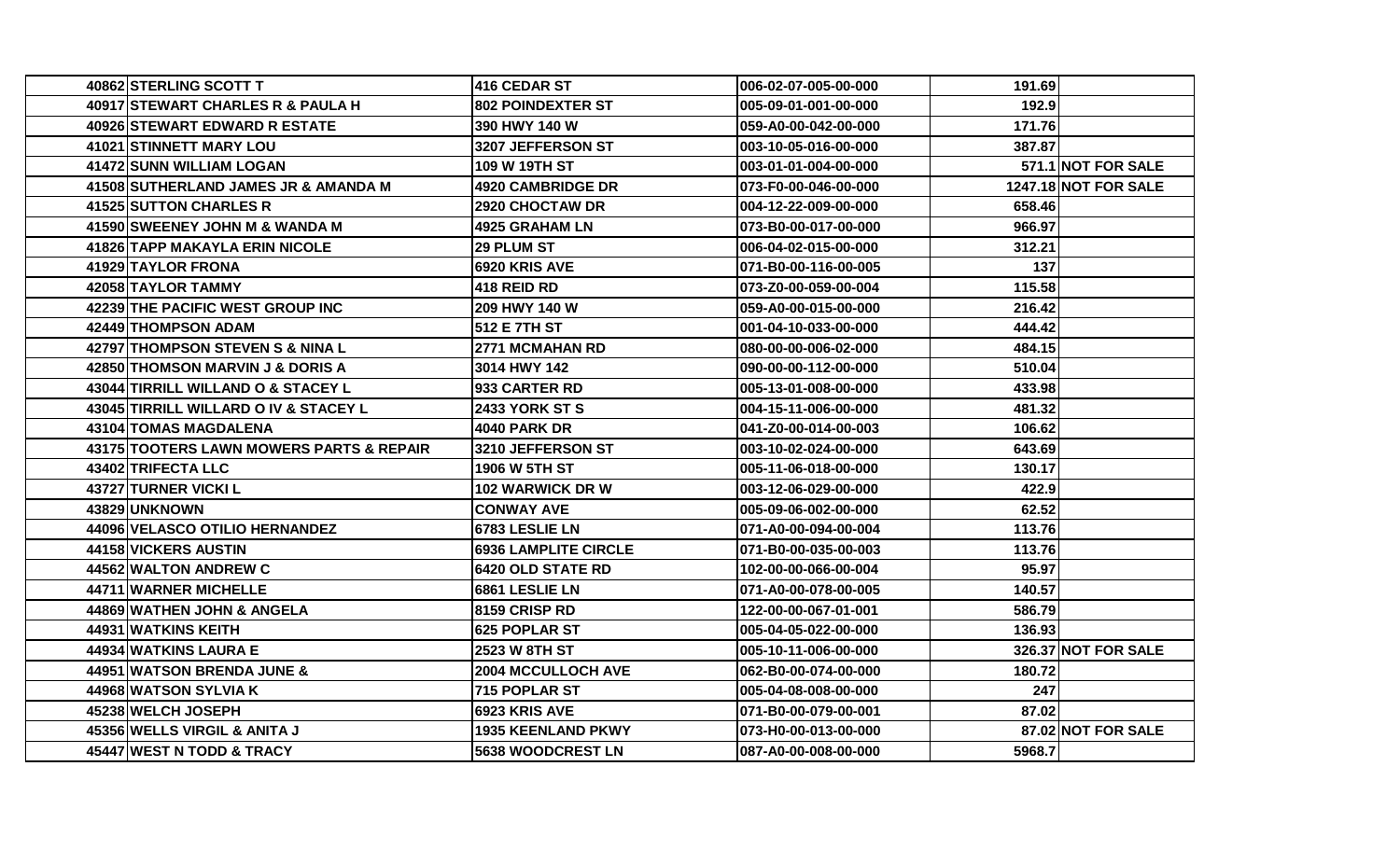| 46244 WILLIAMS BETH &<br>709 E 21ST ST<br>130.17<br>003-03-10-005-00-000<br>321.72<br>46366 WILLIAMS ROGER<br>4750 WINDY HOLLOW RD<br>033-00-00-074-07-000<br><b>1664.85 NOT FOR SALE</b><br>46528 WILSON DAVID JAMES<br>723 JAMES GARRARD DR<br>061-C0-00-006-00-000<br>46713 WIMSATT LISA C<br>697.27<br><b>RIVER RD</b><br>046-00-00-008-00-000<br>46994 WOOD EURIA & SHIRLEY<br>62.52<br>505 MAPLE ST<br>005-04-03-026-00-000<br>47032 WOODARD JAMES M & TERESA B<br>2321 W 9TH ST<br>87.13<br>005-10-02-007-00-000<br>47130 WOODWARD STEVEN<br>6724 LESLIE LN<br>140.57<br>071-A0-00-119-00-008<br>47191 WOOTON CHARLES E SR &<br><b>1046 LAKESIDE GREEN</b><br>180.72<br>097-A0-00-112-00-000<br>47299 WRIGHT DOROTHY<br>921 MCGILL ST<br>005-09-03-024-00-000<br>68.68<br>47695 YOUNG JAMES E & BURMA G<br>1122 HALIFAX DR<br>004-17-10-004-00-000<br>948.08<br>47783 ZAMORANO ANGELINA &<br>820 GEORGE ST<br>005-09-02-007-00-000<br>247<br>47805 ZIEHR ALLYSON<br><b>4040 PARK DR</b><br>108.42<br>041-Z0-00-009-00-004<br>2019 DELINQUENT Tangible Tax Bills these bills are NOT FOR SALE<br><b>Owner Name</b><br><b>Property Address</b><br><b>Amount Due</b><br><b>Map ID</b><br>470 ADULT IMMUNIZATION MANAGEMENT<br>1010 ALLEN ST<br>4006500<br>69.5<br>530 AKS EQUIPMENT LLC<br>2601 W 4TH ST<br>8551.58<br>4405340<br>621 ALL TRUCKING PARTS LLC<br><b>1120 CRABTREE AVE</b><br>4008750<br>1691.01<br>2937 BELLA VISTA SALON LLC<br><b>1308 TRIPLETT ST</b><br>4032285<br>87.49 |               |
|-------------------------------------------------------------------------------------------------------------------------------------------------------------------------------------------------------------------------------------------------------------------------------------------------------------------------------------------------------------------------------------------------------------------------------------------------------------------------------------------------------------------------------------------------------------------------------------------------------------------------------------------------------------------------------------------------------------------------------------------------------------------------------------------------------------------------------------------------------------------------------------------------------------------------------------------------------------------------------------------------------------------------------------------------------------------------------------------------------------------------------------------------------------------------------------------------------------------------------------------------------------------------------------------------------------------------------------------------------------------------------------------------------------------------------------------------------------------------------------------------|---------------|
| Bill#                                                                                                                                                                                                                                                                                                                                                                                                                                                                                                                                                                                                                                                                                                                                                                                                                                                                                                                                                                                                                                                                                                                                                                                                                                                                                                                                                                                                                                                                                           |               |
|                                                                                                                                                                                                                                                                                                                                                                                                                                                                                                                                                                                                                                                                                                                                                                                                                                                                                                                                                                                                                                                                                                                                                                                                                                                                                                                                                                                                                                                                                                 |               |
|                                                                                                                                                                                                                                                                                                                                                                                                                                                                                                                                                                                                                                                                                                                                                                                                                                                                                                                                                                                                                                                                                                                                                                                                                                                                                                                                                                                                                                                                                                 |               |
|                                                                                                                                                                                                                                                                                                                                                                                                                                                                                                                                                                                                                                                                                                                                                                                                                                                                                                                                                                                                                                                                                                                                                                                                                                                                                                                                                                                                                                                                                                 |               |
|                                                                                                                                                                                                                                                                                                                                                                                                                                                                                                                                                                                                                                                                                                                                                                                                                                                                                                                                                                                                                                                                                                                                                                                                                                                                                                                                                                                                                                                                                                 |               |
|                                                                                                                                                                                                                                                                                                                                                                                                                                                                                                                                                                                                                                                                                                                                                                                                                                                                                                                                                                                                                                                                                                                                                                                                                                                                                                                                                                                                                                                                                                 |               |
|                                                                                                                                                                                                                                                                                                                                                                                                                                                                                                                                                                                                                                                                                                                                                                                                                                                                                                                                                                                                                                                                                                                                                                                                                                                                                                                                                                                                                                                                                                 |               |
|                                                                                                                                                                                                                                                                                                                                                                                                                                                                                                                                                                                                                                                                                                                                                                                                                                                                                                                                                                                                                                                                                                                                                                                                                                                                                                                                                                                                                                                                                                 |               |
|                                                                                                                                                                                                                                                                                                                                                                                                                                                                                                                                                                                                                                                                                                                                                                                                                                                                                                                                                                                                                                                                                                                                                                                                                                                                                                                                                                                                                                                                                                 |               |
|                                                                                                                                                                                                                                                                                                                                                                                                                                                                                                                                                                                                                                                                                                                                                                                                                                                                                                                                                                                                                                                                                                                                                                                                                                                                                                                                                                                                                                                                                                 |               |
|                                                                                                                                                                                                                                                                                                                                                                                                                                                                                                                                                                                                                                                                                                                                                                                                                                                                                                                                                                                                                                                                                                                                                                                                                                                                                                                                                                                                                                                                                                 |               |
|                                                                                                                                                                                                                                                                                                                                                                                                                                                                                                                                                                                                                                                                                                                                                                                                                                                                                                                                                                                                                                                                                                                                                                                                                                                                                                                                                                                                                                                                                                 |               |
|                                                                                                                                                                                                                                                                                                                                                                                                                                                                                                                                                                                                                                                                                                                                                                                                                                                                                                                                                                                                                                                                                                                                                                                                                                                                                                                                                                                                                                                                                                 |               |
|                                                                                                                                                                                                                                                                                                                                                                                                                                                                                                                                                                                                                                                                                                                                                                                                                                                                                                                                                                                                                                                                                                                                                                                                                                                                                                                                                                                                                                                                                                 | <b>Status</b> |
|                                                                                                                                                                                                                                                                                                                                                                                                                                                                                                                                                                                                                                                                                                                                                                                                                                                                                                                                                                                                                                                                                                                                                                                                                                                                                                                                                                                                                                                                                                 |               |
|                                                                                                                                                                                                                                                                                                                                                                                                                                                                                                                                                                                                                                                                                                                                                                                                                                                                                                                                                                                                                                                                                                                                                                                                                                                                                                                                                                                                                                                                                                 |               |
|                                                                                                                                                                                                                                                                                                                                                                                                                                                                                                                                                                                                                                                                                                                                                                                                                                                                                                                                                                                                                                                                                                                                                                                                                                                                                                                                                                                                                                                                                                 |               |
|                                                                                                                                                                                                                                                                                                                                                                                                                                                                                                                                                                                                                                                                                                                                                                                                                                                                                                                                                                                                                                                                                                                                                                                                                                                                                                                                                                                                                                                                                                 |               |
| 3915 BLUEGRASS TECHNOLOGY LLC<br>2767 VEACH RD<br>4424015<br>542.65                                                                                                                                                                                                                                                                                                                                                                                                                                                                                                                                                                                                                                                                                                                                                                                                                                                                                                                                                                                                                                                                                                                                                                                                                                                                                                                                                                                                                             |               |
| 4579 BOYDS HEATING & COOLING LLC<br><b>2530 VENETIAN WAY</b><br>4425650<br>177.85                                                                                                                                                                                                                                                                                                                                                                                                                                                                                                                                                                                                                                                                                                                                                                                                                                                                                                                                                                                                                                                                                                                                                                                                                                                                                                                                                                                                               |               |
| 4723750<br>4980 BRIGHT START EARLY INTREVENTIO<br><b>KIDRON VALLEY WAYW</b><br>75.17                                                                                                                                                                                                                                                                                                                                                                                                                                                                                                                                                                                                                                                                                                                                                                                                                                                                                                                                                                                                                                                                                                                                                                                                                                                                                                                                                                                                            |               |
| 5537 BSME CONTRACTING INC<br>4729415<br>6158 FAIRMONT CT<br>101.74                                                                                                                                                                                                                                                                                                                                                                                                                                                                                                                                                                                                                                                                                                                                                                                                                                                                                                                                                                                                                                                                                                                                                                                                                                                                                                                                                                                                                              |               |
| 5800 BURLINGTON CIVIL INC<br>2601 W 4TH ST<br>4433100<br>10506.52                                                                                                                                                                                                                                                                                                                                                                                                                                                                                                                                                                                                                                                                                                                                                                                                                                                                                                                                                                                                                                                                                                                                                                                                                                                                                                                                                                                                                               |               |
| 8252 CLARKS HEALTH & NUTRITION CNTR<br>4743775<br>3118 ALVEY PK DR E<br>439.67                                                                                                                                                                                                                                                                                                                                                                                                                                                                                                                                                                                                                                                                                                                                                                                                                                                                                                                                                                                                                                                                                                                                                                                                                                                                                                                                                                                                                  |               |
| 8688 COMMERCIAL INDUSTRIAL FINANCE<br>1277 MOSELEY ST<br>952.18<br>4068500                                                                                                                                                                                                                                                                                                                                                                                                                                                                                                                                                                                                                                                                                                                                                                                                                                                                                                                                                                                                                                                                                                                                                                                                                                                                                                                                                                                                                      |               |
| 11526 DOUBLE DOWN VENTURES INC<br>4083100<br>1100 WALNUT ST<br>125.56                                                                                                                                                                                                                                                                                                                                                                                                                                                                                                                                                                                                                                                                                                                                                                                                                                                                                                                                                                                                                                                                                                                                                                                                                                                                                                                                                                                                                           |               |
| 11873 DUNN MICHAEL D<br>1722 E 26TH ST<br>4084300<br>56.24                                                                                                                                                                                                                                                                                                                                                                                                                                                                                                                                                                                                                                                                                                                                                                                                                                                                                                                                                                                                                                                                                                                                                                                                                                                                                                                                                                                                                                      |               |
| 12229 EDGCUMBE G & N INC<br>2160 AIRPORT RD<br>4769300<br>7129.96                                                                                                                                                                                                                                                                                                                                                                                                                                                                                                                                                                                                                                                                                                                                                                                                                                                                                                                                                                                                                                                                                                                                                                                                                                                                                                                                                                                                                               |               |
| <b>12508 ELITE MORTGAGE LLC</b><br>3032 ALVEY PK DR W<br>4769450<br>93.63                                                                                                                                                                                                                                                                                                                                                                                                                                                                                                                                                                                                                                                                                                                                                                                                                                                                                                                                                                                                                                                                                                                                                                                                                                                                                                                                                                                                                       |               |
| 15739 GOLFLAND HOBBIES & RECREATION<br>4788190<br>568.19<br><b>1864 OLD CALHOUN RD</b>                                                                                                                                                                                                                                                                                                                                                                                                                                                                                                                                                                                                                                                                                                                                                                                                                                                                                                                                                                                                                                                                                                                                                                                                                                                                                                                                                                                                          |               |
| 15740 GOLFLAND KARTING & SPEEDWAY<br>4788191<br>1864 OLD CALHOUN RD<br>200.92                                                                                                                                                                                                                                                                                                                                                                                                                                                                                                                                                                                                                                                                                                                                                                                                                                                                                                                                                                                                                                                                                                                                                                                                                                                                                                                                                                                                                   |               |
| 17255 HALLOWEEN HAVOC INC<br><b>4720 FREDERICA ST</b><br>4505950<br>1154.73                                                                                                                                                                                                                                                                                                                                                                                                                                                                                                                                                                                                                                                                                                                                                                                                                                                                                                                                                                                                                                                                                                                                                                                                                                                                                                                                                                                                                     |               |
| 18541 HAYDEN PEST MANAGEMENT LLC<br>701 E 25TH ST<br>4799640<br>71.27                                                                                                                                                                                                                                                                                                                                                                                                                                                                                                                                                                                                                                                                                                                                                                                                                                                                                                                                                                                                                                                                                                                                                                                                                                                                                                                                                                                                                           |               |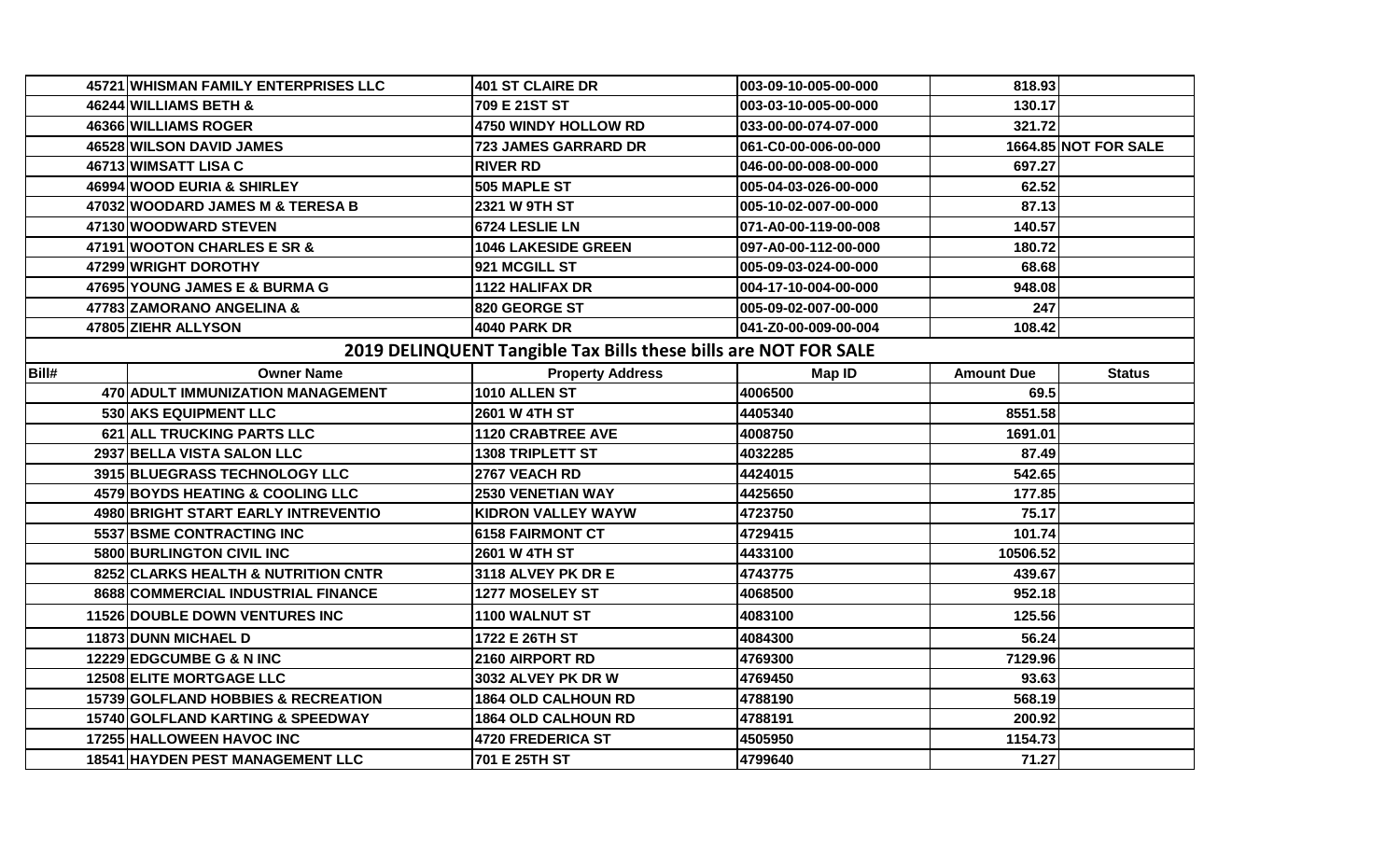| 18860 HEALTH QUEST MEDICAL CARE PSC      | <b>2200 PARRISH AVE E</b>           | 4506700 | 293.01  |  |
|------------------------------------------|-------------------------------------|---------|---------|--|
| <b>21463 IMPLUS FOOTCARE LLC</b>         | <b>3500 VILLA POINT</b>             | 4515900 | 55.41   |  |
| 25073 LAKE VIEW HOSPITALITY LLC          | <b>51 BON HARBOR HILLS</b>          | 4531615 | 2430.88 |  |
| <b>26576 LUCYS DINER LLC</b>             | 6057 HWY 2830                       | 4834325 | 73.95   |  |
| 27550 MASTERCUTS #1773 DBA               | <b>5000 FREDERICA ST</b>            | 4548600 | 156.06  |  |
| 27551 MASTERPIECE REMODELING &           | <b>6537 SUTHERLIN LANE</b>          | 4841715 | 60.41   |  |
| 29249 MI CASA LATINA INC                 | <b>2015 FREDERICA ST</b>            | 4203200 | 57.6    |  |
| 30059 MOBILE MINI INC                    | <b>VARIOUS LOCATIONS</b>            | 4205100 | 456.55  |  |
| 32387 OUTCOME HEALTH                     | <b>MULTIPLE LOCATIONS</b>           | 4238125 | 81.93   |  |
| 32388 OUTCOME HEALTH                     | <b>FAIRVIEW DR &amp; PARRISVE E</b> | 4581300 | 295.46  |  |
| 32718 P D WOODLAND SERVICES LLC          | <b>6021 JACK HINTON RD</b>          | 4873700 | 1100.2  |  |
| 34081 PERSONALLY STITCHED                | <b>1702 THISTLE</b>                 | 4598775 | 232.4   |  |
| 35983 REDLINE CONTRACTING INC            | <b>8324 KNOTTSVILLE MT ZION</b>     | 4890825 | 1233.88 |  |
| 41655 T & M CASH TRANSACTIONS INC        | 3220 PARRISH AVE W                  | 4915900 | 84.69   |  |
| 42079 TAYLORS TAVERN                     | <b>2509 B PARRISH AVE W</b>         | 4639365 | 1005.13 |  |
| 43176 TOOTERS LAWNMOWER PARTS &          | 3210 JEFFERSON ST                   | 4316850 | 93.46   |  |
| 43189 TOTAL IMPACT CARPET CLEANING       | <b>2657 LANDING TERRACE</b>         | 4645800 | 735.13  |  |
| <b>43756 TWIN RIVERS FURNISHINGS LLC</b> | <b>3301 OLD HARTFORD RD</b>         | 4320220 | 150.72  |  |
| 45480 WEST SIDE TRUCK PARTS LLC          | 518 INDUSTRIAL DR                   | 4940450 | 5012.94 |  |
| 46079 WILD THINGS LINGERIE               | 1721 W 9TH ST                       | 4341700 | 90.45   |  |

## **DELINQUENT UNMINED COAL & OIL TAX BILLS**

| <b>BILL#</b> | <b>TAX PAYER NAME</b>           | <b>DESCRIPTION</b>       | <b>AMOUNT DUE</b> |
|--------------|---------------------------------|--------------------------|-------------------|
| 20183        | <b>IANDERSON JAY</b>            | <b>2018 OIL PROPERTY</b> | 292.05            |
| 201872       | <b>LAST DITCH PETROLEUM LLC</b> | <b>2018 OIL PROPERTY</b> | 62.99             |
| 20171720     | <b>FULKERSON CHARLES V</b>      | <b>2017 UNMINED COAL</b> | 62.57             |
| 20171731     | <b>UNKNOWN</b>                  | <b>2017 UNMINED COAL</b> | 1802.09           |
| 20171732     | <b>UNKNOWN</b>                  | <b>2017 UNMINED COAL</b> | 74.23             |
| 20171733     | <b>IUNKNOWN</b>                 | <b>2017 UNMINED COAL</b> | 69.11             |
| 20171734     | <b>UNKNOWN</b>                  | <b>2017 UNMINED COAL</b> | 1063.21           |
| 20171735     | <b>WARREN MARTIN</b>            | <b>2017 UNMINED COAL</b> | 66.85             |
| 20181232     | <b>PAYNE EILEEN MARIE</b>       | <b>2018 UNMINED COAL</b> | 314.32            |
| 20181234     | <b>RANSOM ROBERT</b>            | <b>2018 UNMINED COAL</b> | 67.22             |
| 20181237     | <b>UNKNOWN</b>                  | <b>2018 UNMINED COAL</b> | 63.24             |